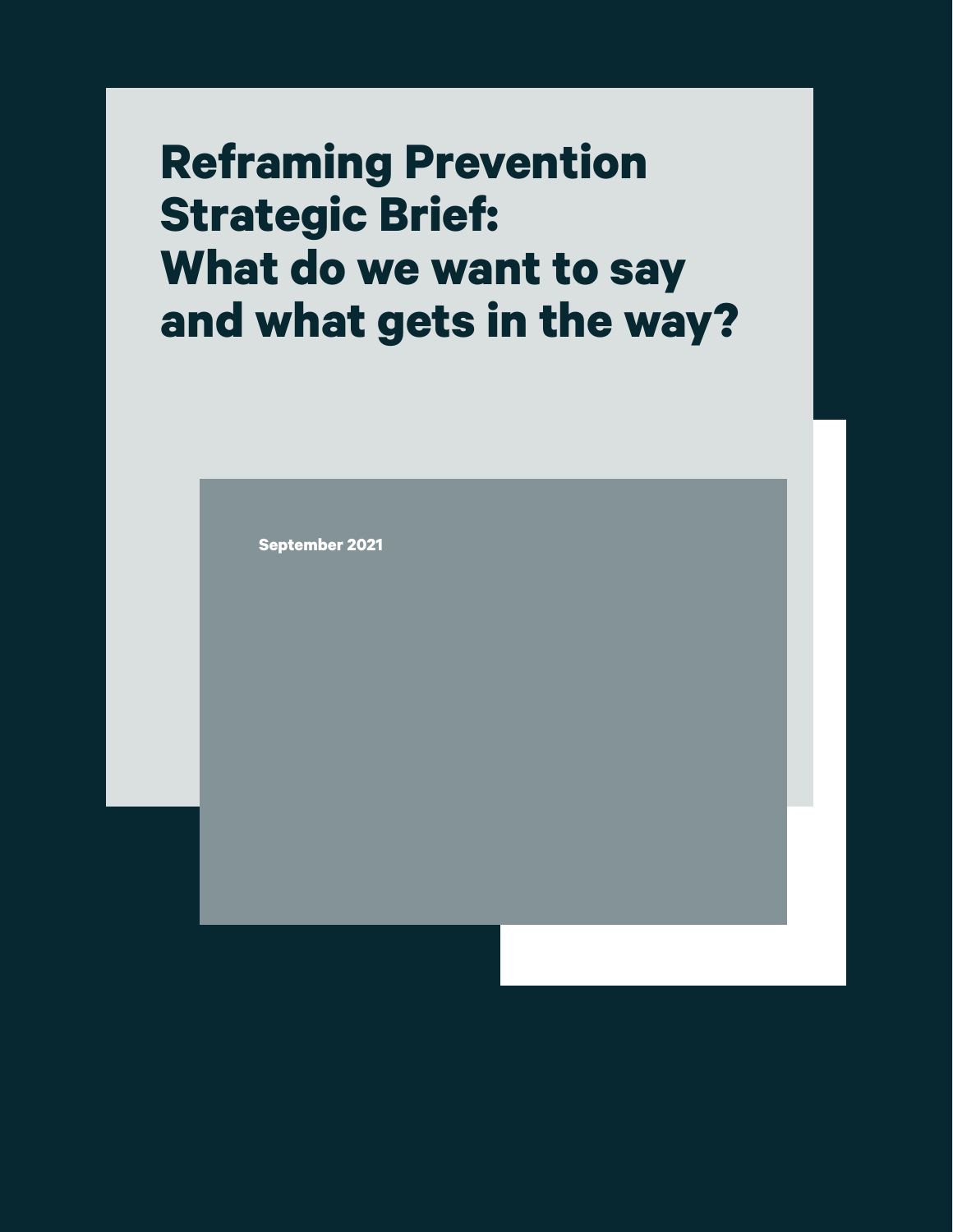# **Preface by Richard Cooke, CEO, National Association for Prevention of Child Abuse and Neglect (NAPCAN)**

A stitch in time saves nine. Prevention is better than cure. We have all heard these phrases before and never questioned their wisdom. As a society, we like the idea of prevention until it comes to 'wicked' problems with complex causal roots for which there is no one easy stitch that can save nine, but many interconnected, tangled threads.

In the public mind, prevention takes a back seat to dealing with the problems already in front of us. However, the choice between prevention and remediation is a false one. We can alleviate immediate problems while also working upstream to stop them from happening in the first place. Investing in prevention now can achieve better outcomes for generations of children and families across Australia. The challenge is to shift long-term social norms and policy priorities to unlock investment in prevention.

NAPCAN and partners have been championing prevention for over three decades. However, something is blocking us from making prevention a priority in Australia. The way we all think and communicate about prevention is both part of the problem and the solution.

This is why NAPCAN is thrilled to invest in the first stage of what we hope will be a larger project with our research partner, the FrameWorks Institute. This report locates the nuances of what experts in Australia think about prevention and gets us to an initial sense of what is blocking progress towards a preventative approach.

To make prevention a priority, we need to understand the cultural and cognitive factors that block our ability to engage with prevention thinking. We need to conduct empirical work in Australia to develop and test routes around these roadblocks. The resulting evidence- based communication strategies need to be widely implemented in the sector, mass media, academia and the broader community to create a cultural shift to a preventative approach. This report captures the first stage of our attempt to do this.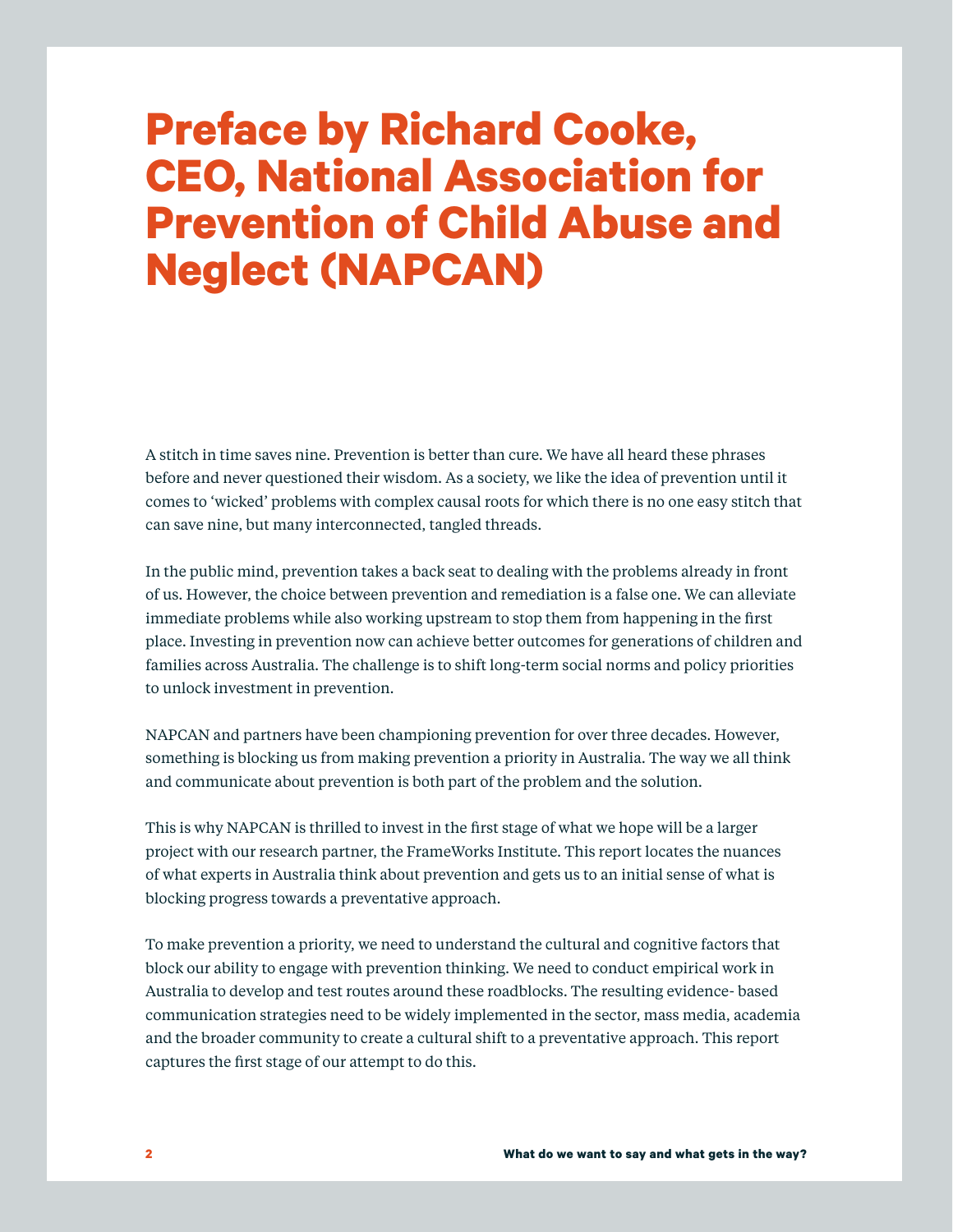Abuse and neglect do not occur in isolation and many social problems have similar roots, which means they can benefit from shared prevention work. A key contribution of the *Reframing Prevention Project* is that it will be helpful across multiple sectors, including child protection, mental and physical health, family and domestic violence, education, housing and justice.

I am committed to finding partners to support the following stages of this work to help focus on the prevention of social problems, including child abuse and neglect. Together, we can make a difference for every child in Australia, today and into the future.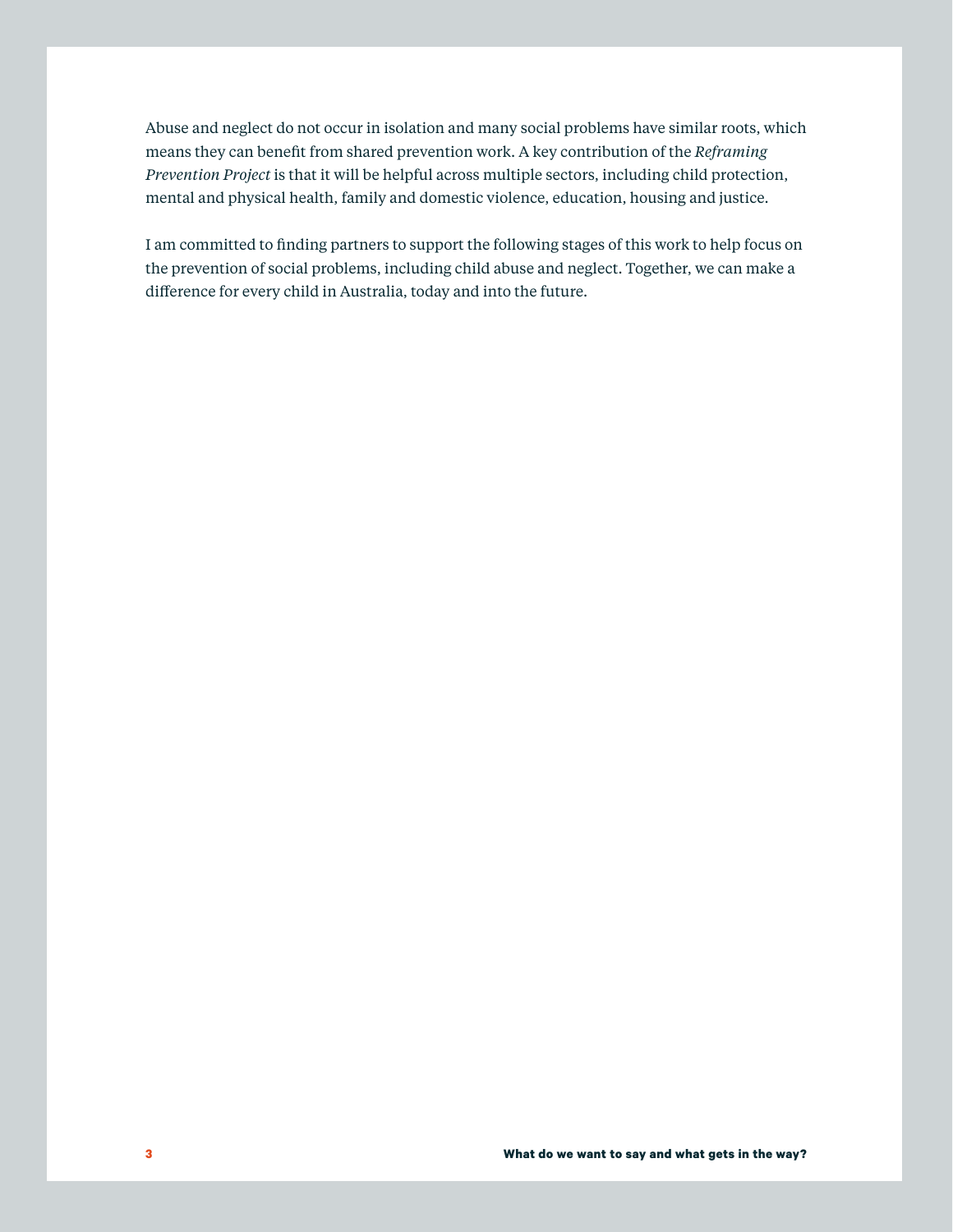## **Introduction**

Prevention is a key part of addressing social problems and making meaningful change in Australia. On issues as wide-ranging as child protection, justice reform, health and the environment, the evidence is clear that prevention is a policy prescription that leads to better outcomes than remedial cures. Yet Australian society struggles to pass prevention-based policies that keep citizens safe, healthy and thriving. One major reason for this is a lack of broad-based public demand and support for such approaches.

We need to reframe prevention in Australia in order to build public understanding of and support for a preventative approach that can drive change across sectors. Effectively framing prevention for a broad range of social issues may very well be the difference between adoption of preventative approaches to addressing problems and a continued remedial focus on fixing the problems that are already in front of us. Those who communicate about prevention face a choice: they can change the way they frame their messages and present their information, or they can go on as they have been—advancing messages that fall flat, fail to shift thinking and do little to inspire change.

The logic of 'prevention beats cure' seems obvious to those working with a detailed analysis of how problems arise and how they can best be addressed, but people do not automatically gravitate to supporting policies that stop situations before they arise. 'Let's do a lot and spend a lot of money so nothing happens' is an inherently difficult proposition and lacklustre call to action. We've observed a predictable response to the idea of prevention: people consistently prefer actions that fix problems now rather than avoid them later. This is nowhere more pronounced than on issues of child protection, where the urgency of saving children experiencing maltreatment is impossible to deny and where looking upstream lacks both urgency and a sense of public responsibility.

Researchers at the FrameWorks Institute have spent two decades investigating public thinking about social issues—working on multiple prevention-related issues in Australia since 2010. And while prevention is high on every expert's list, it remains something for which few succeed in inspiring support.

In the present report, we synthesise the key ideas that those working on prevention—across issues—wish to communicate. These ideas provide a core concept of prevention, clarify the importance of prevention-oriented approaches, detail the challenges that this type of work faces and provide ideas for more successfully implementing preventative approaches. We then take a deep dive into the psychological biases and cultural beliefs that act as barriers to public and policymaker engagement with and support for preventative approaches to policy in Australia.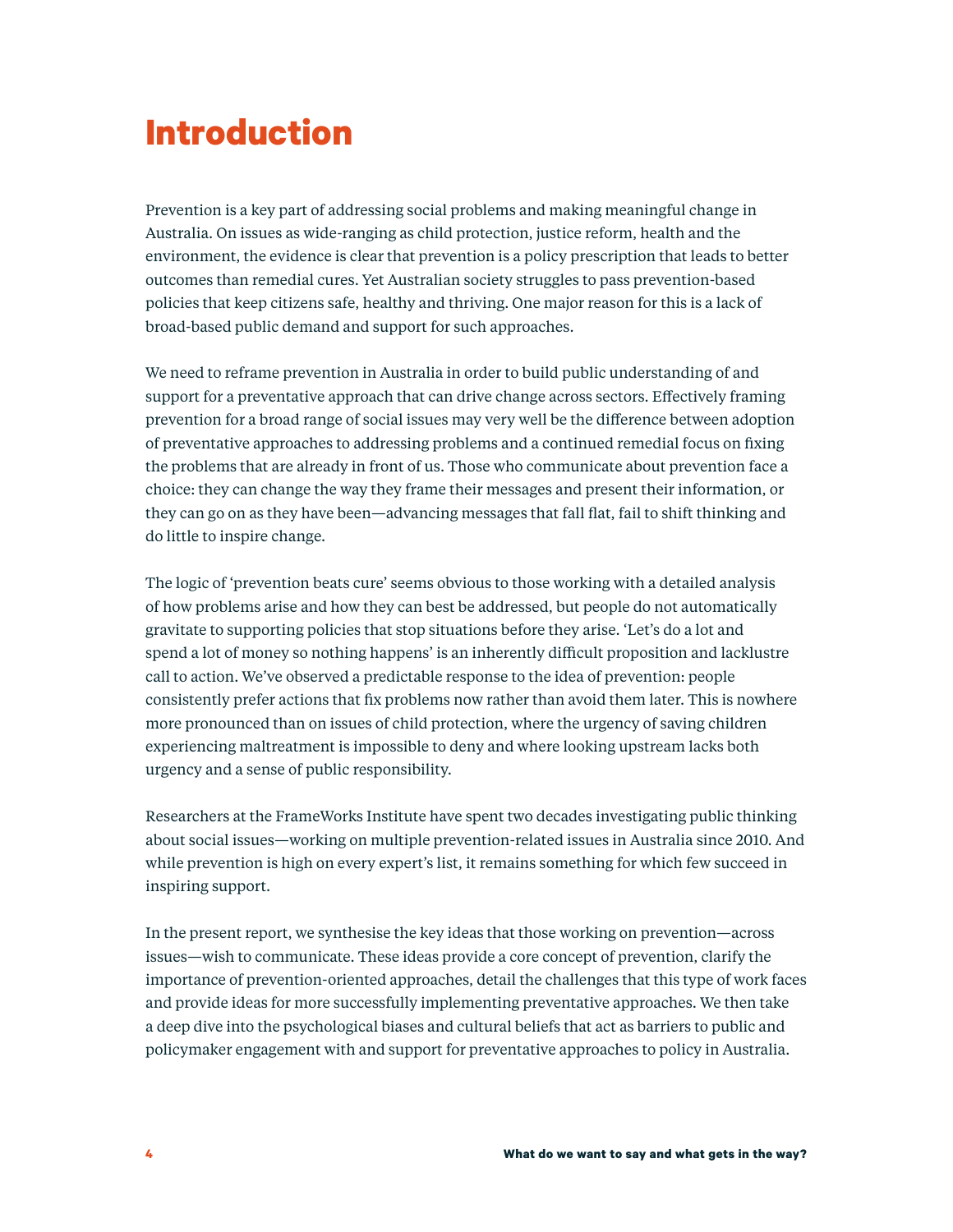## **Next Steps**

This report is the first step in a larger effort to use the science of framing to build public support for enacting preventative solutions on a broad scale in Australia. The larger project will further explore the beliefs and assumptions that shape views on prevention, as well as the development and empirical testing of framing strategies that can build support for a preventative approach to policy and practices across social issues.

The larger project is based on the idea that there are core principles of prevention that run across and are central to multiple social issues—whether that be justice, child protection, substance use, mental health, injury prevention or gender violence. Using a common set of frames—values, metaphors, examples, messengers and narratives structures—to communicate about these ideas can amplify effects and help drive culture change. This shared approach to framing is, in some ways, an antidote to the siloed and issue-specific ways in which prevention discussions are currently taking place in Australia. Shifting culture and mindsets on a broad scale is vital to moving from reactive and remedial public systems to an orientation and approach that supports people and keeps harm from occurring in the first place. Framing is a necessary part of making this transition.

Once funded, the larger project will seek to answer and address the following questions:

- 1. What are the patterns of public thinking—the deep assumptions and understandings that both challenge and potentially facilitate more effective engagement with and support for prevention? In other words, what are prevention messages up against?
- 2. How can communicators frame prevention messages to improve understanding, support and engagement with preventative approaches?
- 3. How can advocates mobilise prevention frames to change the public discussion, shift culture and alter the policy context to improve outcomes for children, families and communities on a range of social issues?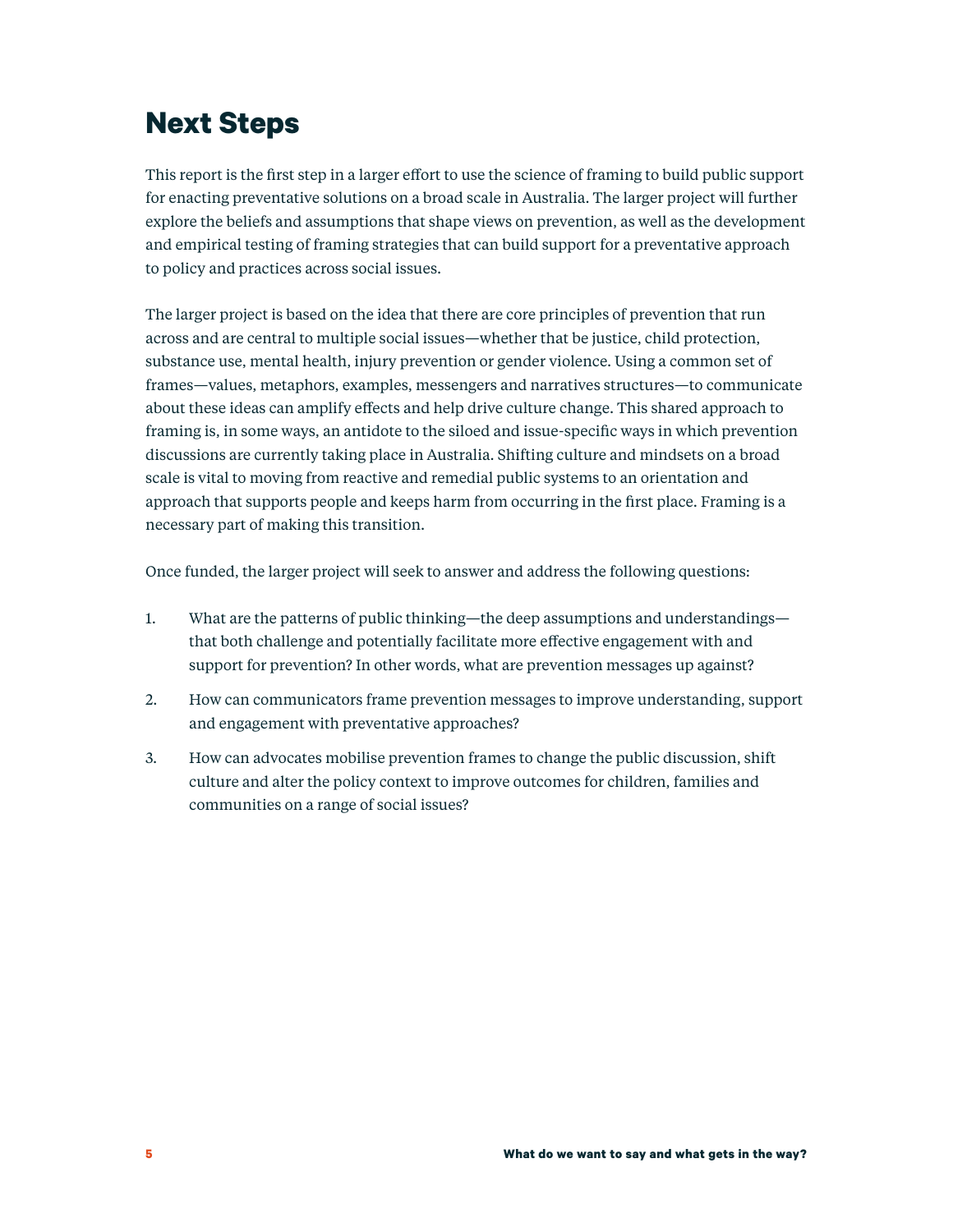## **I. Methodology**

### *Identify the core ideas that Australian prevention experts want to be able to communicate*

To identify the key ideas that those working on prevention—across issues—wish to communicate, we gathered information from eight leading Australian prevention experts working on child protection, addiction, justice, gender violence, substance use, mental health and injury prevention. Looking across issues helped us identify meta concepts and get a wellrounded understanding of prevention instead of homing in on issue-specific dimensions of prevention. This broad view of prevention is key as the larger *Reframing Prevention Project*  attempts to find ways of framing prevention that can be deployed *across* social issues.

Interviews with experts were one-on-one and semi-structured—designed to cover a set of general questions and issues but open to directions that participants thought relevant and important. Interviews between 60 and 75 minutes in duration were conducted via Zoom in December 2020 and January 2021 by a FrameWorks researcher trained in psychological anthropology. With each participant's permission, interviews were recorded and transcribed for analysis. Grounded theory<sup>1</sup> and NVivo qualitative analysis software were used to analyse the interviews. An initial analysis of the transcripts identified common themes, which were then tested and refined in subsequent in-depth reviews of the interview data.

### *Identifying the psychological and cultural barries to supporting preventative approaches*

To get a better sense for how the Australian public might think about preventative approaches across fields, we adopted a two-pronged approach:

- We conducted an in-depth literature review of the psychological biases and heuristics that come into play when humans think about prevention. We focused on research that examines how humans think about concepts that are relevant to prevention, including risk, the future, action and social responsibility.
- To explore the cultural beliefs and assumptions that make it hard for the Australian public to support preventative approaches to social issues, we relied on interviews with a second set of experts. These experts work across a range of social issues, including environmental protection, justice, child protection and public health, and have specific knowledge of Australian public beliefs and attitudes as they relate to prevention. These interviews used the same interview and analysis methods as those described above.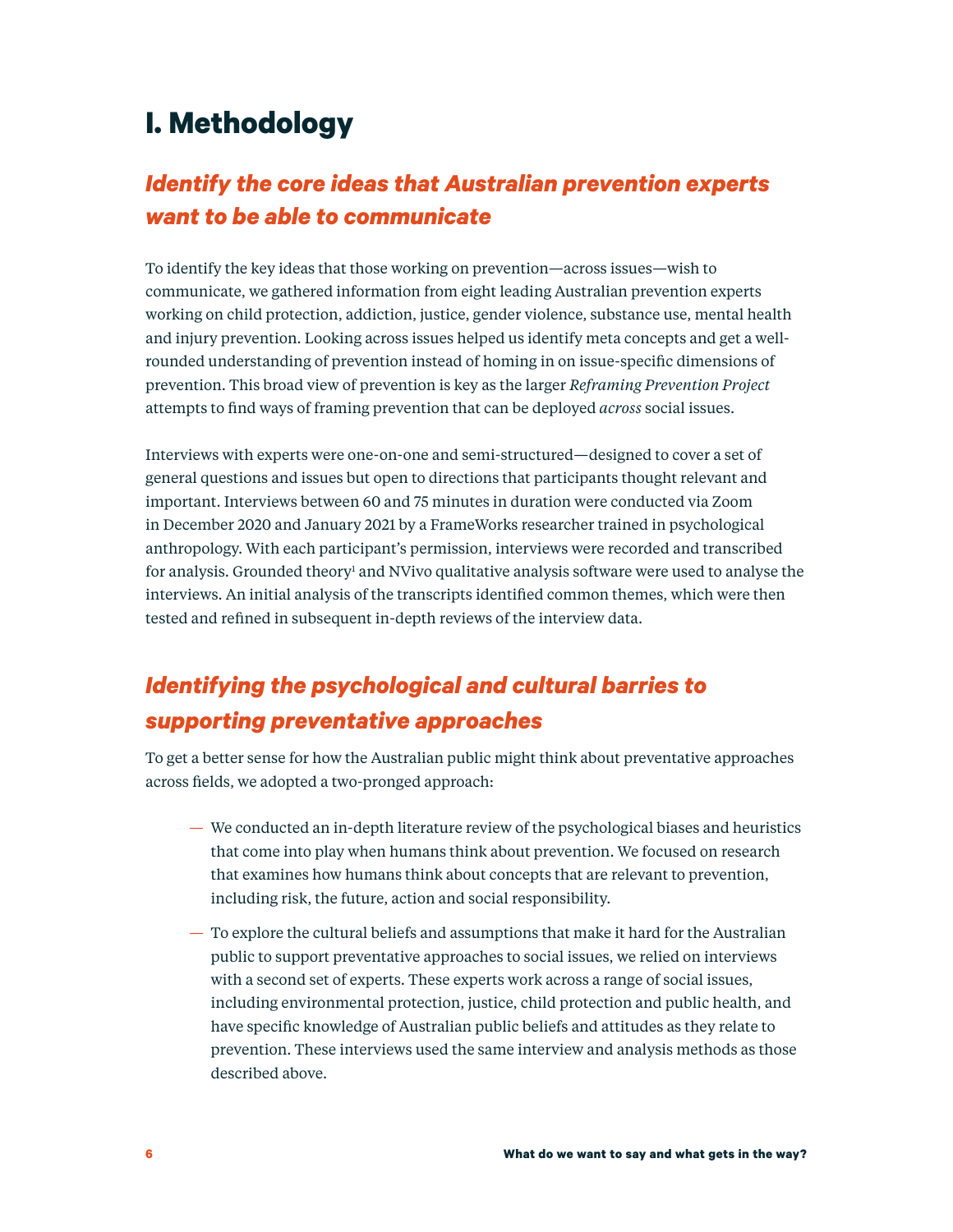## **II. Expert perceptions of prevention in Australia**

In this part of the analysis, we identify core features of the concept of prevention that those in the field wish to communicate more effectively. Specifically, we are interested in how prevention experts conceptualise prevention, what they see as the value of preventative approaches, what challenges they identify in implementing these approaches and the ideas they see as important in advancing prevention work.

### *How do experts understand prevention?*

While there were subtle differences in the terminology that experts from various sectors used to talk about prevention (for example, some used 'universal prevention' while others used 'primary prevention'), all of the experts we interviewed discussed the same ideas and focused on the concept of proportionate universalism. They agreed that prevention exists along a continuum. Rather than types or categories of prevention, they saw degrees and positions on a spectrum of activities that, in practice, were frequently difficult to distinguish and blended in their application.

They discussed three main points along the prevention continuum: universal, secondary and tertiary. These positions differ in their scope (ecological, population and individual focus), timing and relationship to risk and harm.

The universal dimension addresses risk factors *before* they present by providing supports that all people need to be well and avoid harm. Experts described universal prevention as a set of supports that are appropriate for and benefit *everyone*. Examples of universal prevention include supports in housing, transportation, child care, health care and education.

The next position on the prevention continuum is secondary prevention, which experts described as focusing on those who face a more specific set of circumstances. Secondary prevention is designed to keep risk from turning into harm and is provided once risk factors are *already* present, but harm *has not yet* occurred.

The final position on the continuum is tertiary prevention. Experts explained that tertiary prevention aims to prevent harm that has already occurred from continuing or reoccurring. It includes targeted services designed for those who are directly experiencing or have experienced harm.

Experts unequivocally agreed that all three of these dimensions are necessary to assure the best social outcomes for the greatest possible number of people. They explained that they do not see hard boundaries between these three dimensions—rather, a mixing and blending between positions on the continuum is both optimal and realistic in practice.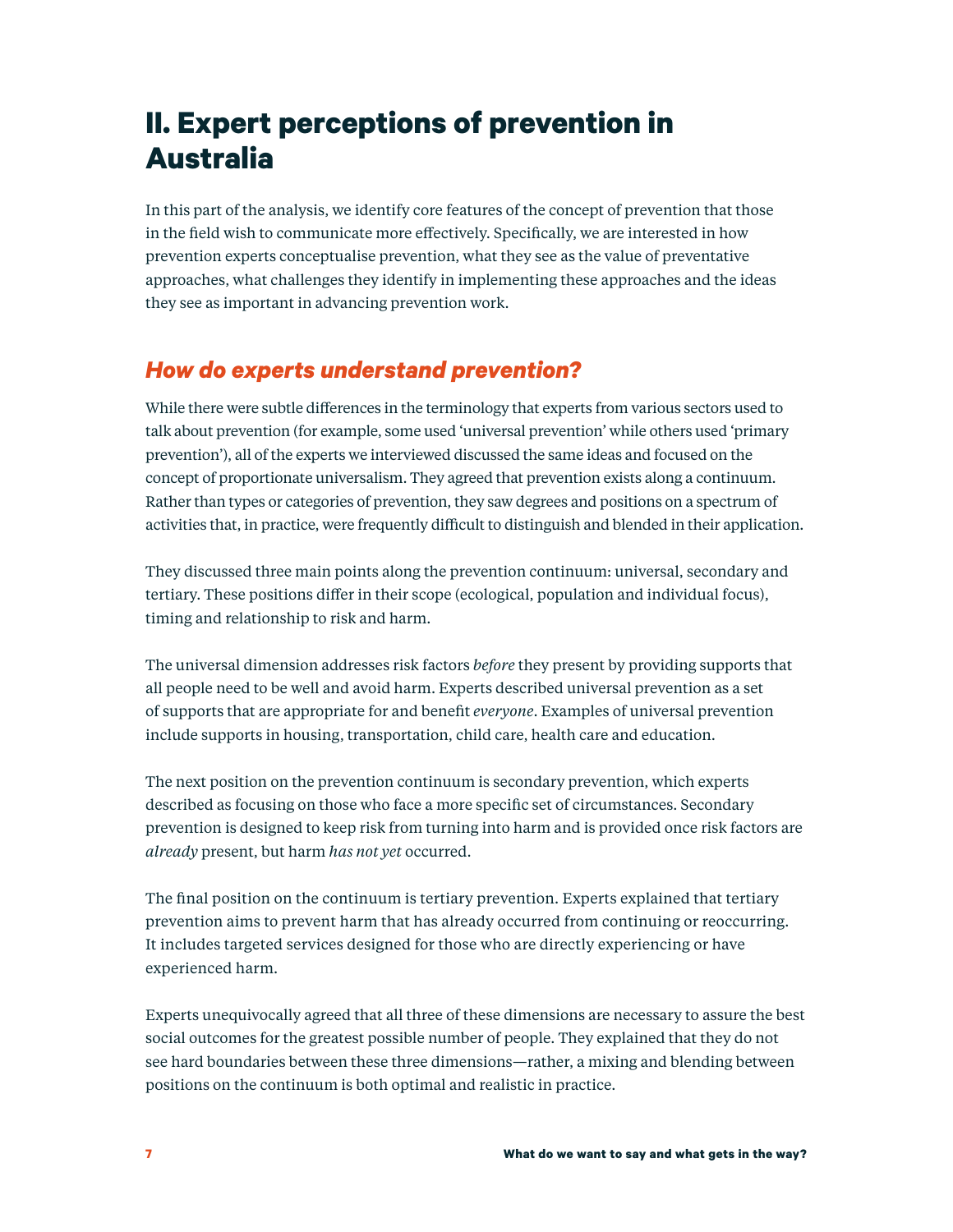According to experts, a true public health approach to prevention needs to rely on the concept of proportional, or progressive, universalism and extend prevention services to everyone according to their needs: universal prevention services to everyone, secondary prevention services to those with certain risk factors and tertiary prevention activities to those who are experiencing harm. They explained that in this blended approach, secondary and tertiary prevention require an understanding of the population experiencing risk or harm; a sense of the "critical windows" (i.e., timing) to most effectively intervene; a way of matching specific interventions to the particular needs of individuals within the population; and the ability to implement interventions at a scale (the community rather than the family or individual level) sufficient to create measurable effects at a population level. Experts described these components as being essential to a "public health approach to prevention."

One expert used the example of parenting supports as a way to illustrate how these three dimensions of the prevention continuum work in practice. Universal prevention would be those supports that help all parents to be more effective in their parenting and from which *all*  parents can benefit. These supports do not address specific risk factors or remediate harm, but rather *promote* positive parenting and parent-child relationships. This universal dimension of prevention might include the Triple P Parenting Program, which is designed to improve parent and caregiver skills and confidence to positively and proactively manage child behaviour and family relationships and dynamics. Moving along the continuum, secondary prevention would consist of supports for parents who have demonstrated risk factors known to predict subsequent parenting difficulties. This might include services to support parents experiencing mental health difficulties or substance use issues but whose families have not experienced child abuse or neglect and have not been involved with the child protection system. At the tertiary end of the continuum would be therapeutic interventions designed to remediate the effects of trauma for families who are experiencing or have experienced issues of child maltreatment or family violence. These services and supports would be designed to address trauma and prevent harm from reoccurring.

Experts agreed that public health is the domain where the public and policymakers best understand prevention approaches. Several experts cited drunk driving and smoking as examples of issues that preventative approaches have effectively addressed in Australia. Experts outside the field of public health noted that they use health-related comparisons to campaign for preventative policies on their issue—for instance, using the metaphor of "planetary health" to increase public understanding of environmental sustainability. Experts explained that the effects of prevention on health may feel more accessible and immediate to the public, making health prevention policies easier to understand and support. Additionally, several experts mentioned that the current COVID-19 pandemic may be changing mindsets regarding the importance of preventative public health strategies and increasing public support for these efforts.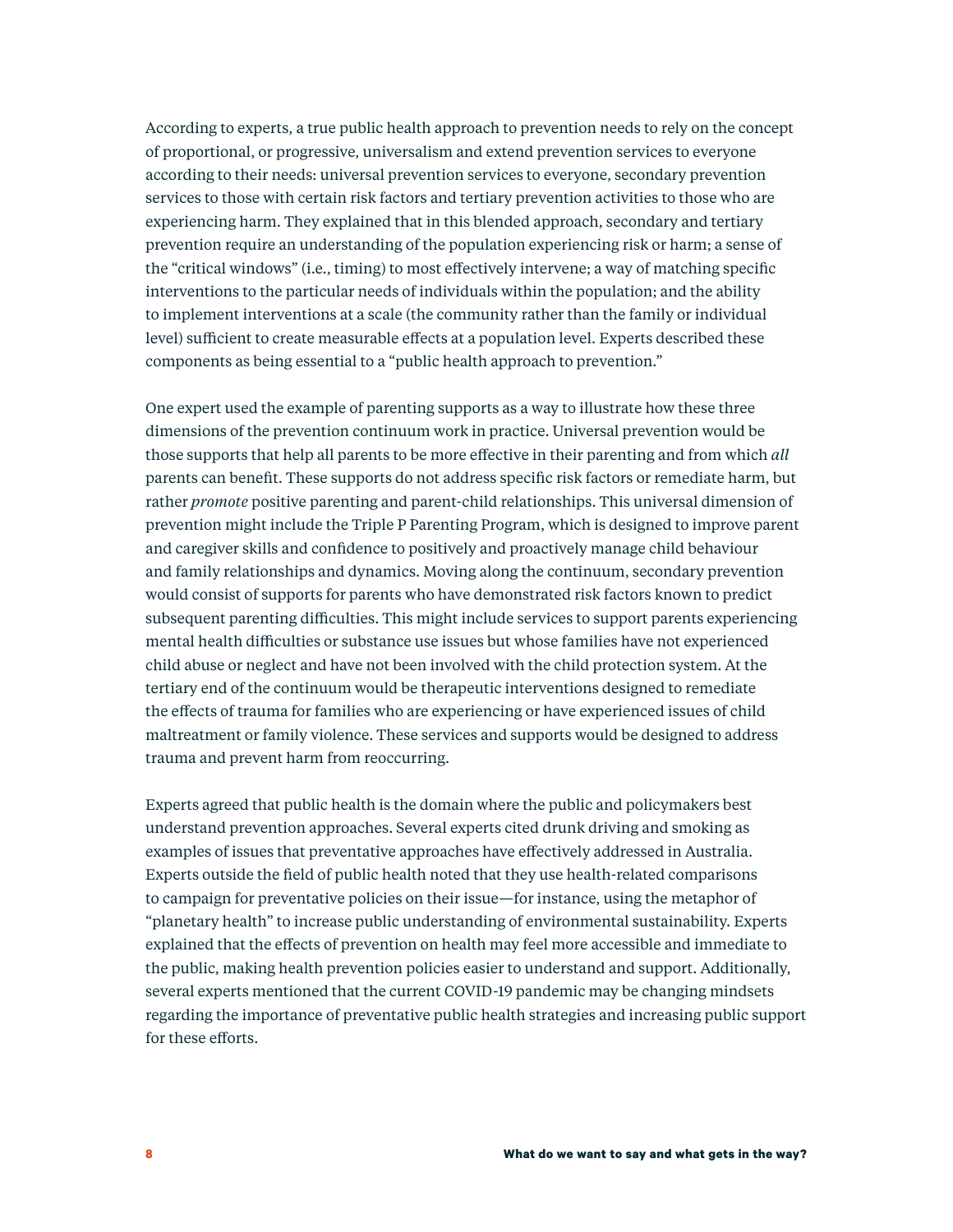Despite acknowledging the importance of all three dimensions of the continuum of prevention in building wellbeing, there was consensus that universal prevention is the area of the spectrum of prevention where building public understanding and support is most important. Experts explained that, with better understanding and broader implementation, universal prevention with its focus on changing contexts—stands to do the most good for the greatest number of people in society. Because this is the most important dimension around which to build public understanding and will, we focus primarily on this type of prevention throughout the remainder of the report but touch on secondary and tertiary prevention throughout the discussion.

### *Why is prevention so important?*

The eight experts we interviewed all stressed the importance of prevention and the potential for prevention approaches to dramatically improve social outcomes. When asked to unpack the reasons *why* they thought prevention was so important, they placed particular emphasis on the following points:

*Prevention creates better outcomes.* There was a clear outcomes-based rationale for the importance of universal prevention approaches. Experts explained that giving people the support they need to avoid problems in the first place, instead of working to remediate the effects of harm once it has been experienced, is the best way to ensure that individuals can be well throughout their lives. For example, if government can support someone in ways that keep them from becoming addicted to harmful substances, this will assure better outcomes than dealing with the harm of addiction. One expert explained:

It's much easier to work to set someone up in a positive way to engage in society and be a productive member of society than it is to come in later and try and fix the damage when someone's already been harmed. […] So, we all get better outcomes when we help someone become well-functioning than if we wait until they go off the rails and have to deal with issues. That sort of treatment, that response, that recovery takes time, money, and effort. […] Why put all that effort in if you can do things that actually prevent that from happening in the first place?

*Prevention is fiscally prudent.* Experts consistently argued that we can pay to support wellbeing now or pay more later to deal with risk, harm and social problems. This has been described as the 'pay now or pay more later' argument. Experts explained that supporting wellbeing 'isn't cheap' but is always less costly than addressing risk or remediating harm. James Heckman's research in the field of early childhood is a hallmark example of this argument. In Heckman's work, services that support healthy early childhood development provide a positive return on investment by creating cost savings in remedial human services in education, health, criminal justice, mental health and addiction. All expert participants evoked this fiscal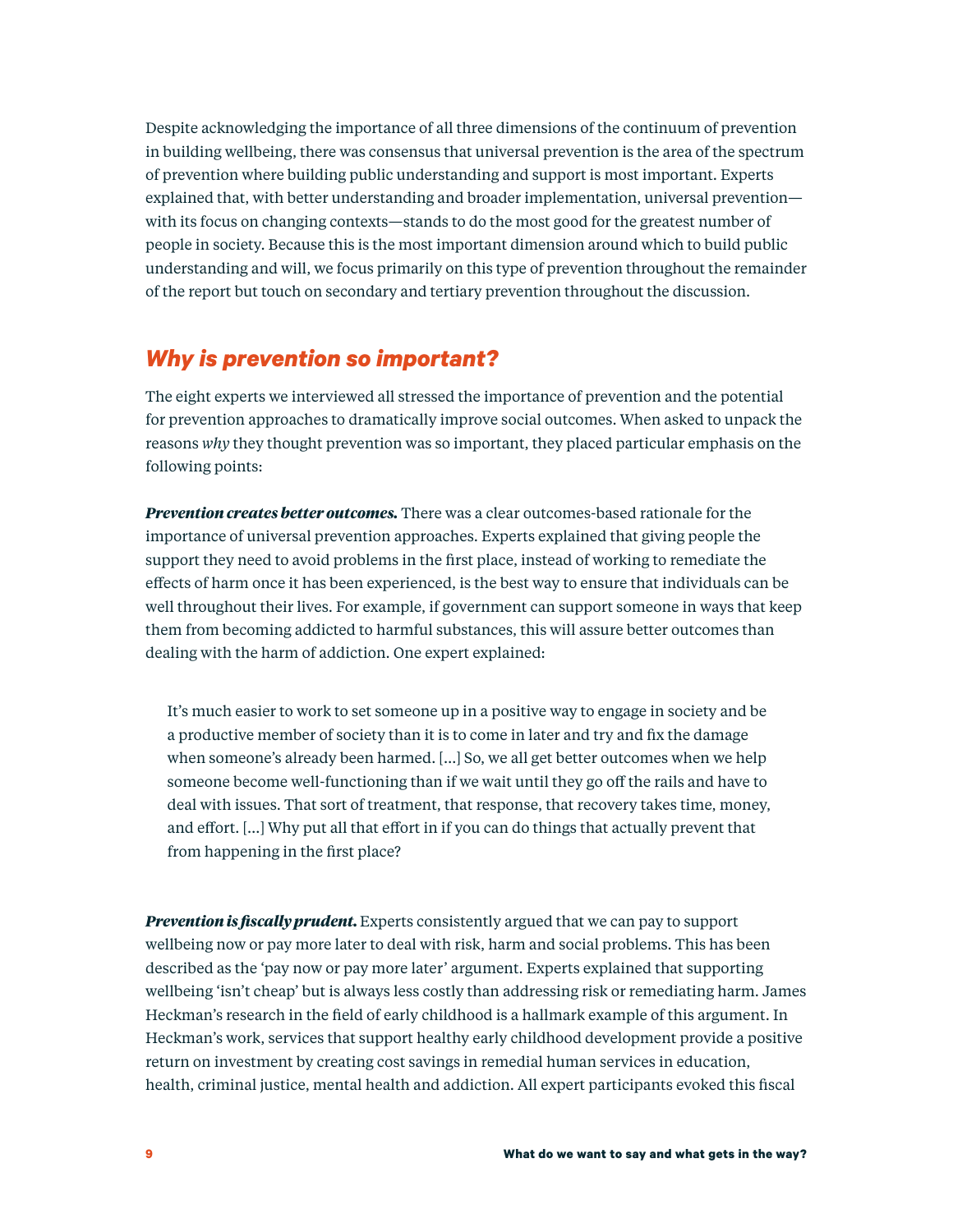savings argument irrespective of what content issues they focused on. This argument and its perceived persuasiveness have led many fields to conduct economic analyses of the return on investment of prevention<sup>2,3</sup> —showing how much dealing with problems like gender violence or child maltreatment costs society and, by extension, how much could be saved by keeping these problems from occurring in the first place.

*Prevention is ethical.* Experts also made an ethical argument for the importance of universal prevention. They explained that if it is within society's ability to help people experience wellbeing by preventing problems from occurring, we are morally obligated to do so. The ethical argument rests on ideas of the *obligation* to reduce suffering and the imminent *possibility* of doing so. One expert said, 'If you can prevent a problem—if it's something we can do—we are obligated to do so to keep people from suffering and experiencing poor outcomes. It's an obligation.'

*Universal prevention makes targeted approaches more effective.* Experts explained that using universal prevention strategies ensures that everyone who would benefit from secondary and tertiary prevention services receives them. Because secondary and tertiary approaches to prevention focus on addressing risk and harm, they only serve people who have already been identified as experiencing risk and harm. Research shows that only a very small percentage of individuals with risk factors or who are experiencing harm are identified and matched to services. Secondary and tertiary prevention programs thus do not reach a large number of people who would benefit from them *when* they would benefit from them (i.e., early), which seriously compromises their effectiveness. Paradoxically, universal prevention can help address this limitation. Universal prevention, by definition, includes *everyone*, and can both help decrease the number of people who require secondary and tertiary services *and* assure that all of those who do receive these more targeted supports.

*Prevention is non-stigmatising.* Experts explained that universal prevention is powerful because it does not contribute to the stigmatisation of groups that are typically cast as "vulnerable" or "at-risk", based on their involvement with secondary and tertiary approaches. Because universal prevention services are offered to everyone, they do not carry or cast stigma on those who receive them. In this way, universal prevention has the advantage of not reinforcing stereotypes of overburdened and under-resourced communities and avoids perpetuating negative self-perceptions of those who belong to groups who disproportionately access more targeted services.

*Prevention is possible.* Experts repeatedly emphasised how feasible universal prevention work is—citing examples of child care, parenting support and maternal mental health. This argument felt somewhat reactive—as if experts were used to evoking this argument to push back against claims from policymakers and members of the public that preventing problems before they occur was impossible or impossibly expensive. There was a strong consensus that universal prevention is important because it is within our reach to do.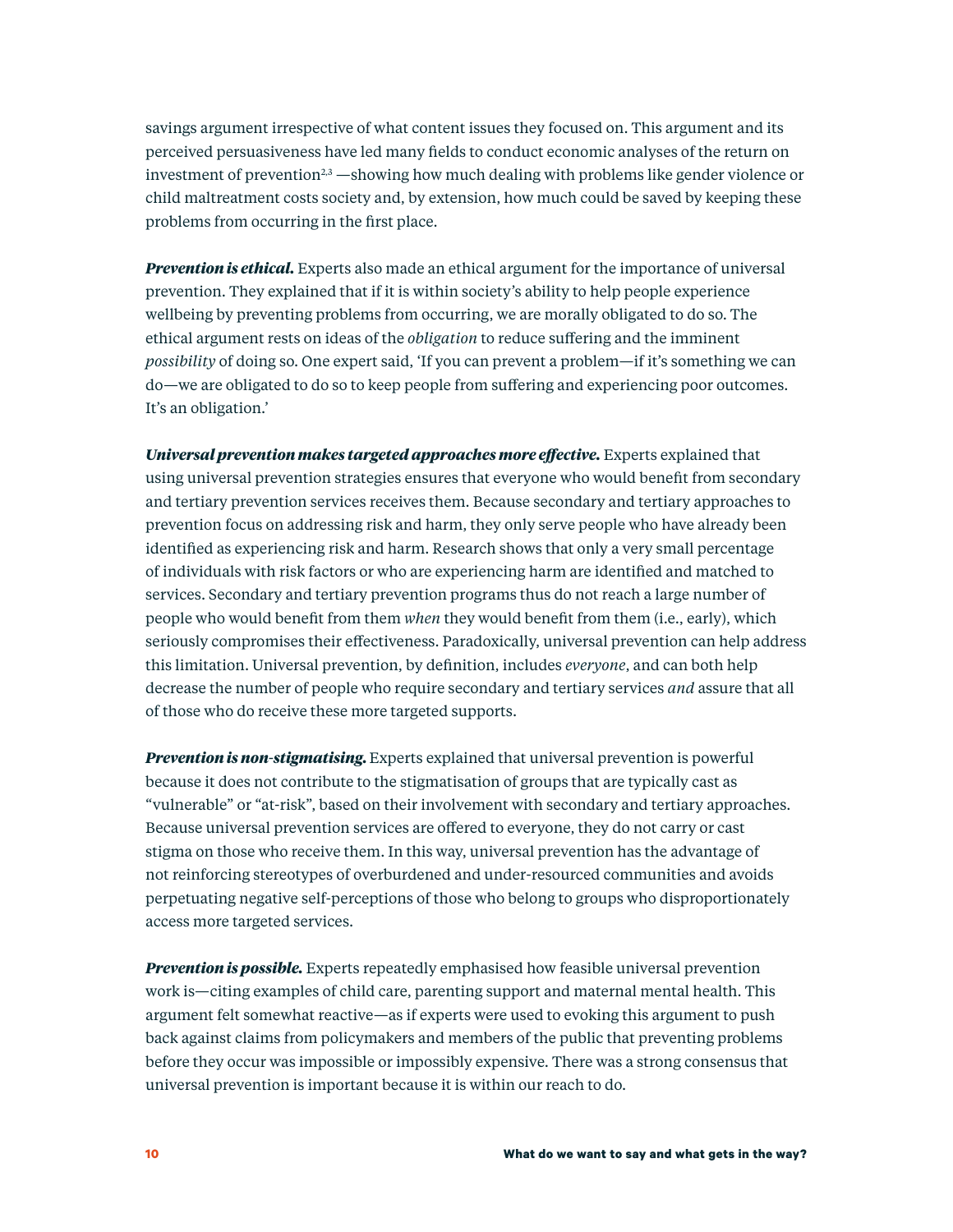*Prevention effects spill over into multiple issue areas.* Experts also discussed the cross-issue effects of universal prevention work. They explained that the effects of universal prevention services—say, playgroups that bring together parents and children in an informal, community environment—are felt beyond the immediate issue at hand. In addition to the immediate benefits of play and socialisation for young children, playgroups also offer parents the opportunity for social support, connectedness, informal learning opportunities and linkages to other community resources and services. These linkages and supports are not limited to childrearing, with connections between families often forming the basis for increased community cohesion more generally. Importantly, feelings of social inclusion are linked to positive effects on mental health (for both children and parents), which benefits families in other areas of their lives such as employment and education.

*The pandemic highlights the importance of universal prevention.* **Each of the experts we** interviewed brought up COVID-19 and discussed how the pandemic illustrates the importance of universal prevention. Experts explained that the COVID-19 pandemic has shown how we all rely on public services to prevent problems. As some social supports have fallen away, more people are having problems, highlighting the role that basic wellbeing supports have in keeping problems from occurring in the first place. In the absence of such supports, we are seeing problems that wouldn't have happened had these services remained in place. The COVID-19 pandemic has also shown the importance of universal prevention in the other direction. Most notably, increased financial support in the form of the Coronavirus Supplement demonstrated what it looked like to lift families out of poverty. According to the Australian Council of Social Service (ACOSS), 'Single parents joined their kids at the dinner table, not needing to skip meals so their kids could eat. Women escaped domestic violence, having the financial supports to do so. People went to the dentist, bought medication, replaced broken fridges, and bought fresh fruit and vegetables.'4

### *What challenges prevention work?*

Given the reasons cited above for why prevention approaches are so important and expert consensus regarding their potential to improve social outcomes, why aren't there more examples of a continuum of prevention being implemented on social policy issues? The eight experts we spoke with focused on the following set of factors that challenge effective prevention work:

*Public and policymaker perceptions.* While the perceptual barriers to adopting and implementing universal prevention approaches are covered in detail in the next section, it is important to note here that every expert we spoke with focused considerable attention on the challenge posed by such perceptions. Most experts saw perceptions and understandings as the most significant barrier to advancing a prevention agenda.

— Perhaps most fundamentally, all eight experts discussed what they saw as confusion among the public and policymakers as to what is meant by *prevention*. Experts explained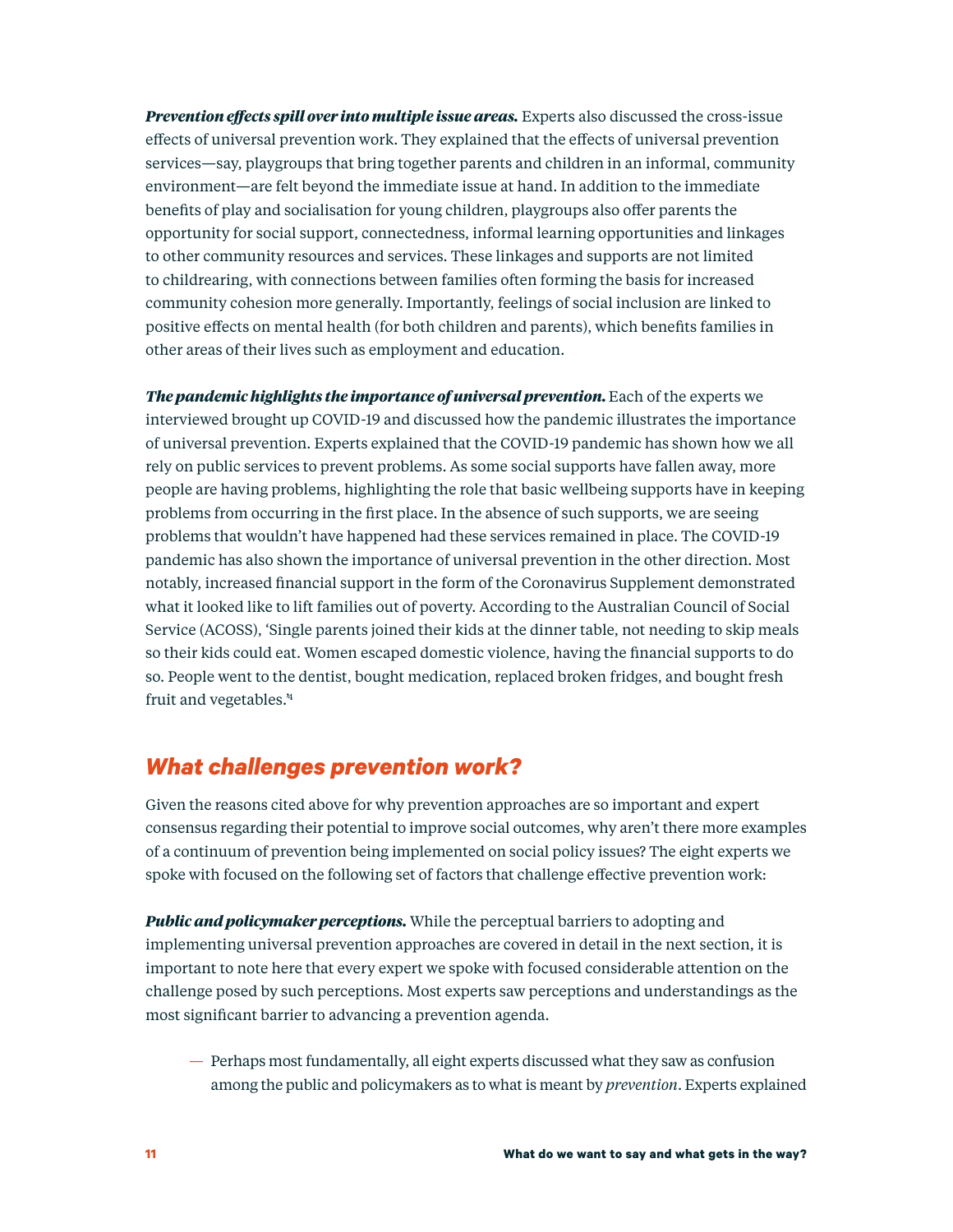that many people outside (and even inside) the prevention field use the term to refer exclusively to tertiary services and leave out the other dimensions of the continuum.

- Experts talked about the widespread belief that preventing problems before they occur is simply not possible. As one expert said, prevention 'sounds to most people like science fiction'. If people don't believe something is possible, they explained, they will be hesitant to support and get behind it.
- Experts also cited the lack of tangible outcomes and concrete effects inherent in prevention work—which is 'designed to do something to see nothing'—as a factor limiting demand for these approaches. As one expert explained, 'It's hard to convince people to get on board with a journey or a movement or set of actions that will result in the absence of something. Absence is not tangible. You can't touch it or measure it. You don't get it or get more of it.'
- According to experts, people generally feel that widescale universal prevention work is too expensive to be a viable policy option. This perception, which experts explained is most common among policymakers, often stalls universal prevention reform efforts.
- Finally, the public's (and, importantly, policymakers') views of prevention are shaped by a zero-sum mentality. According to this way of thinking, universal prevention work would require defunding services that address existing problems, which, in turn, would mean less support for those who are already experiencing problems (e.g., less funding for caseworkers dealing with issues of child abuse and neglect). Experts explained that people see these approaches as being in competition rather than in concert and that most people place a clear priority on the tertiary end of the continuum. Experts were frank that they felt tertiary services are seen as inherently more important. While this zero-sum, in-competition logic is in fact accurate in some cases (e.g., when it comes to limited public budgets), experts explained that there are many more opportunities for approaches that combine universal prevention with interventions focused on extant problems than what is currently in place in public policy.

Lack of **pressure on policymakers.** Experts explained that—because of the perceptions noted above—there is a lack of public demand or *push* on policymakers when it comes to universal prevention. As such, policymakers have neither cover nor pressure to move in this direction. There is a lack of urgency and pressure on policymakers to shift resources from remedial to preventative approaches.

*Funding and costs.* Experts agreed that doing legitimate universal prevention work is not cheap. Every expert we interviewed cited this fiscal challenge and typically followed this statement with reprisals of the fiscal savings argument described above. They explained the insufficient funding for universal prevention services primarily as a lack of understanding of the power of such approaches and resulting lack of support for them among policymakers and their constituents.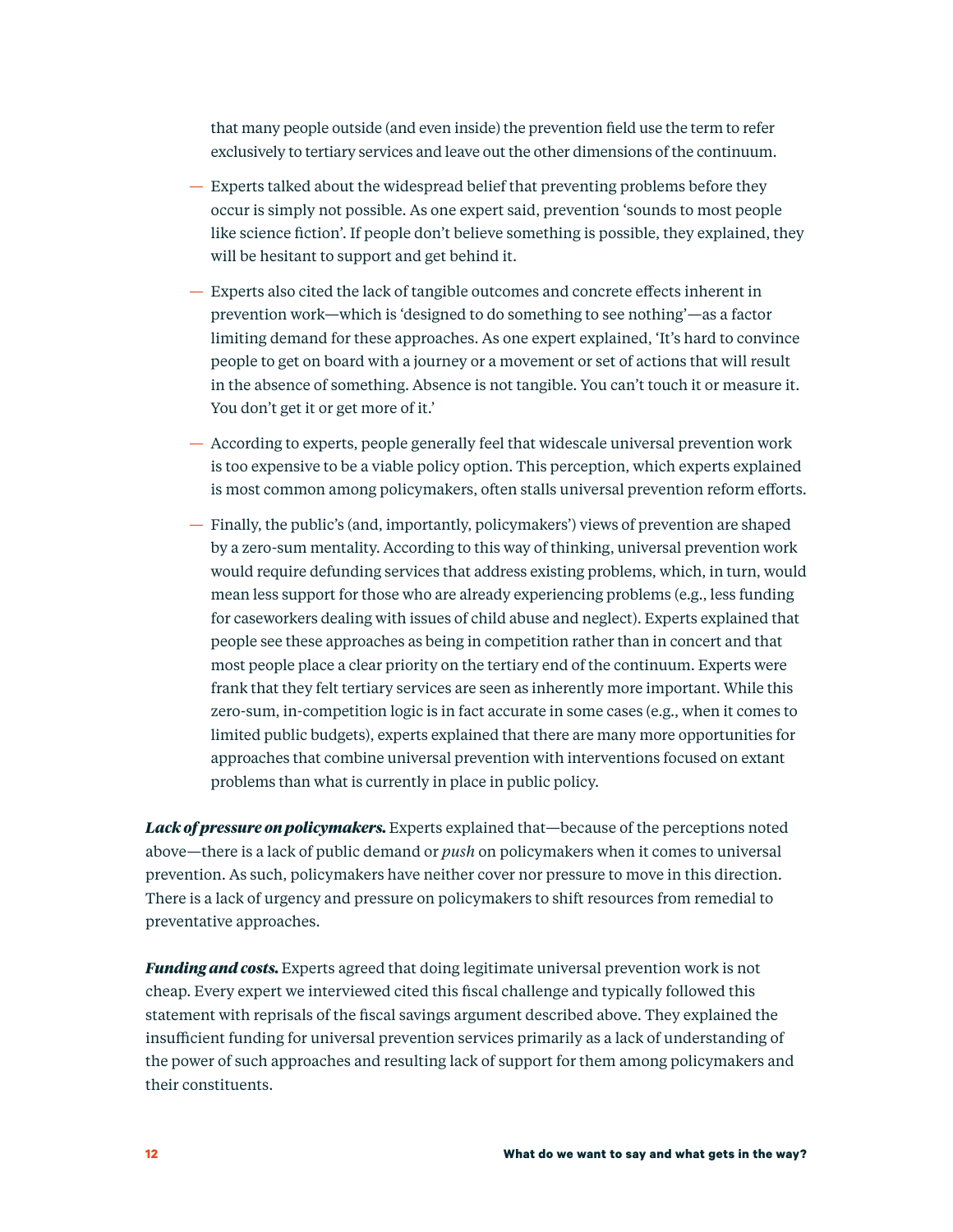*Time lag.* Experts explained that universal prevention activities take a long time to show measurable reductions in the incidence of harm. For example, experts explained that if you were to begin comprehensively supporting families (e.g., with parenting services, housing subsidies, mental health services, and income supports), you would not see an immediate reduction in child protection cases. Experts explained that it can take years for families that are currently experiencing harm to no longer need child protection services and for fewer families to require these services in the first place because they have been more fully supported from the start. Experts explained, therefore, that universal prevention approaches require patience and *extra* investment to allow crisis services to retain their funding until prevention activities have reduced the number of individuals that require remedial services in the first place. One expert explained:

The problem is, to have the impact at the preventative end takes years […] there's a lag between when you deliver the funds to do this stuff and when you see their effect. So, the government has got to get their head around delivering the funding upfront for this preventative stuff and then taking the money back that you save once you see the savings. And that takes years.

*Turnover and the political cycle.* Related to the time-lag challenge, experts cited a mismatch between the time it takes for prevention approaches to reduce the load on remedial systems and the political cycle. Policymakers are rarely in office long enough to reap the benefits of investments in universal prevention and tend to be uninterested in continuing the policy agendas of previous administrations. This makes passing and implementing prevention policies unattractive for policymakers who must quickly accrue wins and think about getting re-elected. The long time horizon for universal prevention clashes with the short-term nature of national politics and makes it hard to convince policymakers to pursue universal prevention approaches, which keeps preventative actions out of the policy context.

#### *Complex systems result in difficulty aligning and coordinating budgets, outcomes and*

*responsibilities.* Experts explained that universal prevention requires coordinating multiple systems (health, education and housing, for example) to provide resources that support wellbeing. This requires common, shared understandings of the importance of and commitment to universal prevention approaches and whole-systems change. Experts cited the difficulty of enacting this type of change and implementing this level of coordination among government systems as a significant challenge of doing universal prevention work. They continually referred to the complex funding arrangements that run across federal, state and local governments and both the necessity and difficulty of achieving coordination between pots of money necessary to implement universal prevention approaches. Related to the siloed nature of government departments, experts explained that government entities have different senses of their responsibilities for improving outcomes, which makes it hard for them to see their roles (and rewards) in doing universal prevention work.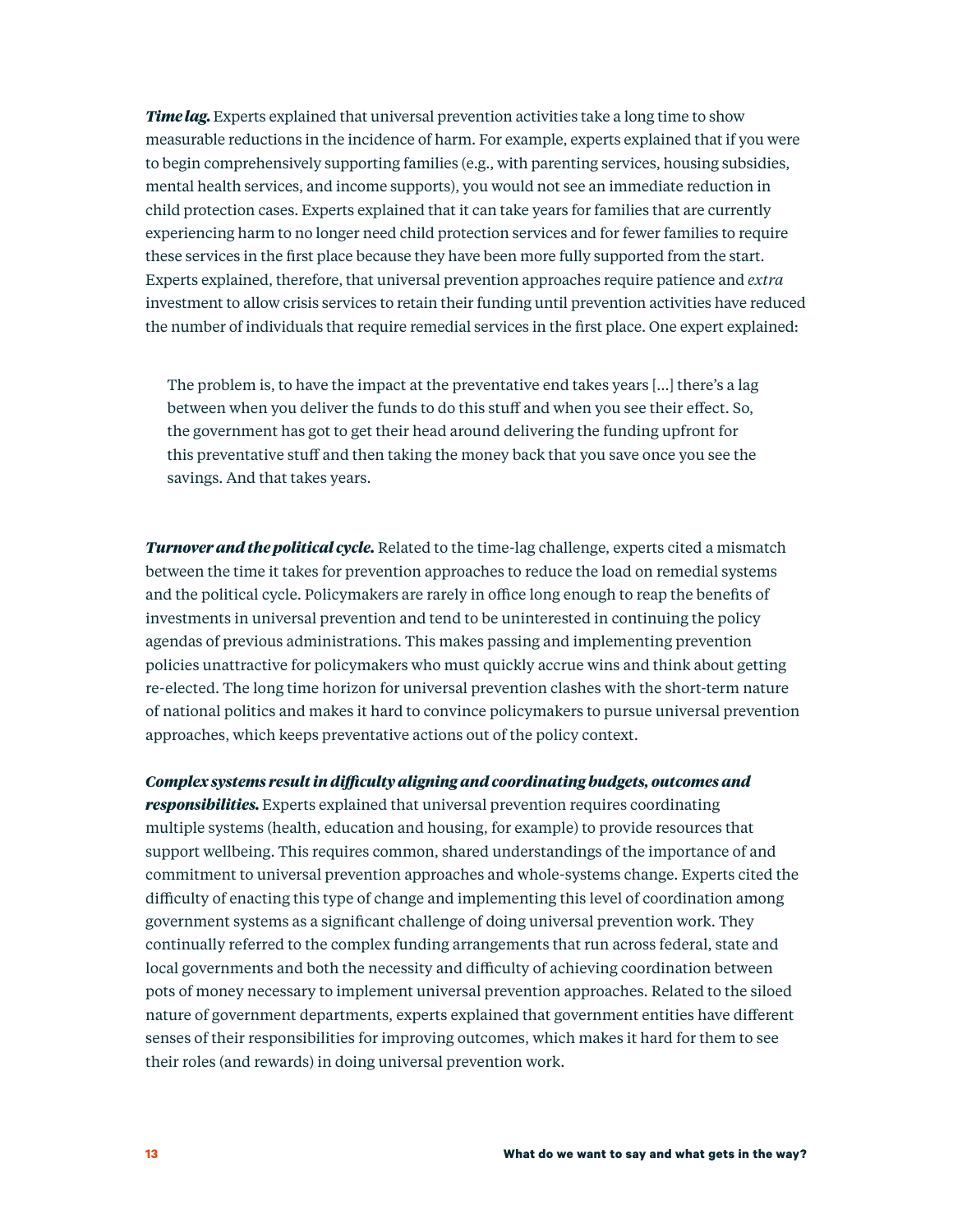*Undervaluing evidence.* Experts described a culture of policymaking that does not always value evidence and explained that this complicates efforts to advance universal prevention. The justification for prevention approaches is based on evidence of effectiveness rather than other more tried and true ways of persuading policymakers—such as evidence of strong public demand or quick return on investments. Efforts to advocate for universal prevention are disadvantaged in comparison to tertiary prevention or remedial strategies—where the presence of the problem itself motivates decision-making. Experts explained that without a policymaking culture that values evidence, it will remain difficult to increase investments in universal prevention.

*The inertia of current practice.* Finally, experts explained that many organisations working on issues where universal prevention is important (addiction, gender violence, child maltreatment) have a history of working at the tertiary end of the continuum and see themselves as having expertise in this part of the work. Because of this, it can be difficult to get organisations within relevant sectors to start focusing on universal prevention, which can be perceived as a threat to their current focus and expertise. Related to this, experts explained that, in order to do universal prevention work, some of the systems that work more remedially will have to abdicate resources to the systems better positioned to provide universal prevention. A prime example is child protection. If there is to be a universal prevention orientation to this issue, there will need to be better support provided to children and families through universal services that child protection is neither equipped nor positioned to provide. Universal prevention services for child protection would thus need to be delivered through collaborations between child protection and other existing systems, such as health or education.

### *How can we advance prevention work?*

While discussed below as separate factors, experts agreed that efforts to change attitudes need to be engaged *alongside* efforts to change and align systems. They argued that getting to real prevention requires changing the systems in which individuals make decisions while also changing the attitudes that guide decisions.

*Blend the dimensions of the continuum of prevention.* Experts talked about the value of what some called *blended prevention*, the idea that, because universal, secondary, and tertiary prevention exist along a continuum without strict distinctions, prevention works best when these types are mixed in application. According to this idea, approaches start with universal prevention services and then locate or embed secondary and tertiary approaches within these universal services. For instance, because Aboriginal and Torres Strait Islander communities are already overburdened and underresourced, universal prevention services need to be blended with secondary and tertiary services that address the existing risk and harm that these populations currently experience.

*Improve communications.* Each of the experts interviewed discussed the importance of communication in advancing universal prevention. Communication was seen as an essential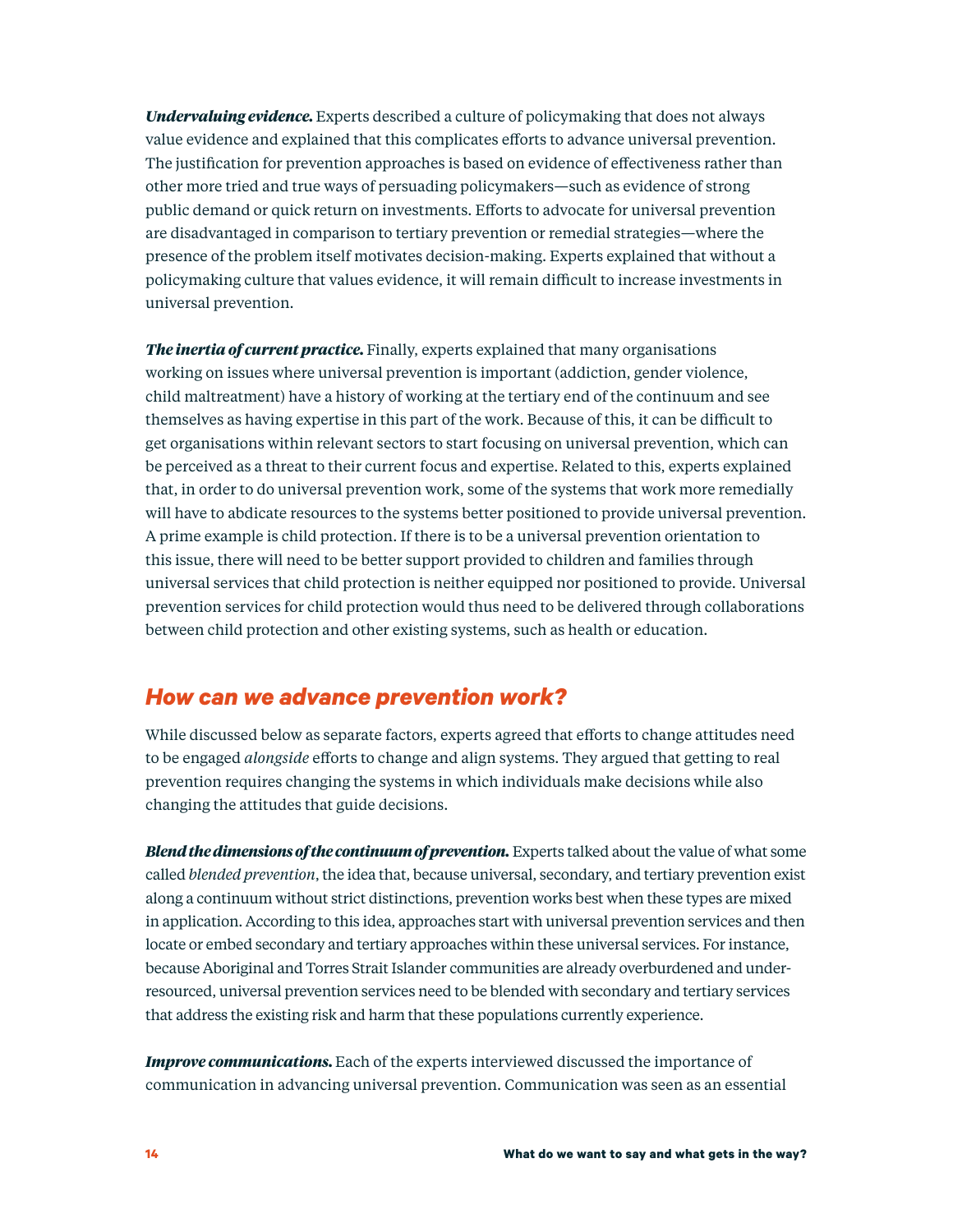tool to change social attitudes and increase understanding of and demand for universal prevention approaches. For example, one expert explained that to prevent gender-based violence, it is essential to use effective communications strategies to help people think differently about women and power. Similarly, to prevent child abuse and neglect, it is essential to build public understanding of the importance of supporting families so that problems do not occur. Experts also explained that communications focused on getting the public to see mental health as a positive state that needs to be promoted would boost support for universal prevention approaches.

*Address inequities in the provision of universal services.* Many experts brought up issues of inequity in access to basic resources and services that everyone requires for safety and wellbeing. These discussions were particularly focused on Aboriginal and Torres Strait Islander communities for whom a more equitable distribution of resources and opportunities—in employment, education, health and housing—would lead to dramatic reductions in the need to rely on tertiary services in areas like child protection and mental health, for instance. Experts explained that the best prevention strategy for Australia may be to address inequities in the way the country currently provides universal services to different communities.

We focus on the language of universal services and targeted supports. That's about being focused on the things that are absolutely essential to prevent unnecessary entry into the child protection system. It's about concerns about harm and those risks that can be resolved without statutory intervention by providing equitable access to those universal services that all children and young people should have supported access to […] so that there are no pockets or parts of Australia where there are inequities in access to universal supports.

*Collaboratively engage communities.* Experts stressed the importance of community participation in the design and assessment of preventative programs and policies, from early childhood education to case management in child welfare. Designing policies in conjunction with communities may be especially crucial in addressing *risk* as opposed to *harm*: participatory design allows members of a community to identify the challenges they face before they escalate into concrete harm, enabling proactive rather than reactive policy approaches. Experts stressed that community participation is critical to 'seeing' a problem, which is the first step in preventing it. Collaborative design allows secondary and tertiary policies to be sufficiently 'targeted' by directly incorporating the voices and experiences of impacted populations. This includes outreach to culturally and linguistically diverse communities in Australia, such as migrant and Aboriginal populations. In the case of child abuse and neglect, engaging the community can ensure that preventative actions are relevant to people's local contexts; this helps providers get a better sense of the kinds of supports families value most and feel that they need to be well.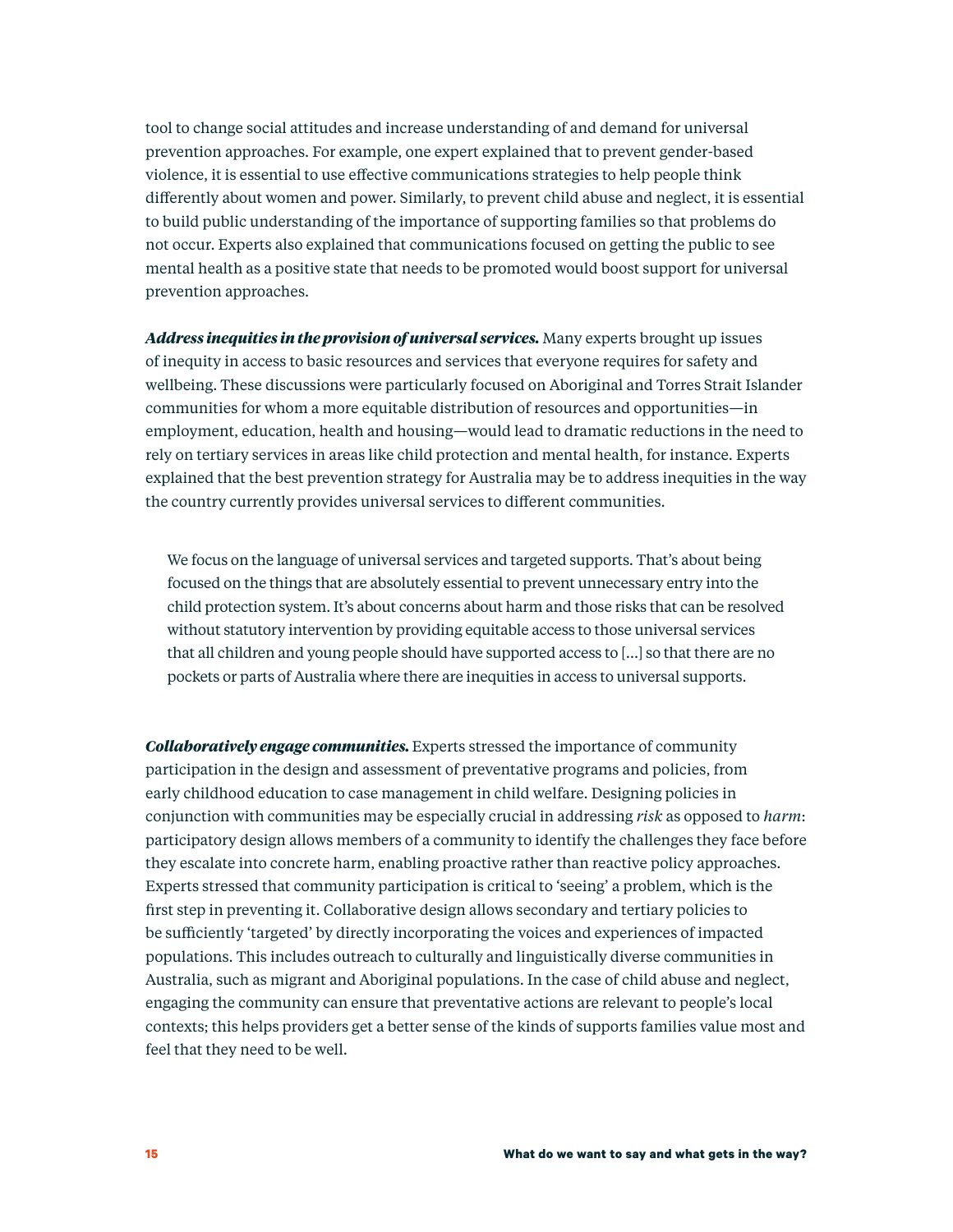*Persuade systems leaders of their role in advancing prevention.* Related to the call for better communications, experts emphasised the need to persuade systems leaders specifically that prevention is a fundamental part of their remit. Experts explained that this is important both for those who lead remedial systems like child protection *and* those who lead systems positioned to provide universal prevention services—like health, youth justice or education. If committed to universal prevention, those who lead the systems positioned to provide universal supports can shift their work to allow a wider range of services to flow through their channels. This would, for example, allow parenting, mental health and employment services to be housed in education sites or relational health supports to be provided in universal care settings. Experts explained that those leading more remedial systems—for example, child protection, gender violence, youth justice and substance use—also need to shift their perspectives. These leaders need to prioritise prevention and realise that, in so doing, some of the work and resources they use to deal with problems will need to shift over time to the systems that can provide the universal services necessary to prevent problems from occurring in the first place. Experts explained that effective communication is part of making this happen, but that incentives, norms and political power are necessary to get leaders to commit to and champion universal prevention approaches. Experts explained that, without systems leaders taking up the mantle of universal prevention, meaningful and sustained shifts to these approaches are unlikely.

*Normalise support seeking.* Experts also emphasised the need to *normalise* accessing services and supports that facilitate wellbeing. A pillar of universal prevention is people getting the supports they need when they need them to prevent risk and harm. This requires that such supports be both readily available *and* readily sought. Mental health services were a frequent example of the need to normalise support seeking. Preventing mental health *problems* requires supporting positive mental *health*. This necessitates recognising mental health as a positive state and seeing supports that build this positive state as normal and regularly accessed across the population. Put another way, universal prevention in mental health requires that people view seeking mental health support not as a sign of having mental health *issues*, but rather as something that everyone does to build and maintain *positive* health. Experts explained that this kind of mindset shift is vital to advancing universal prevention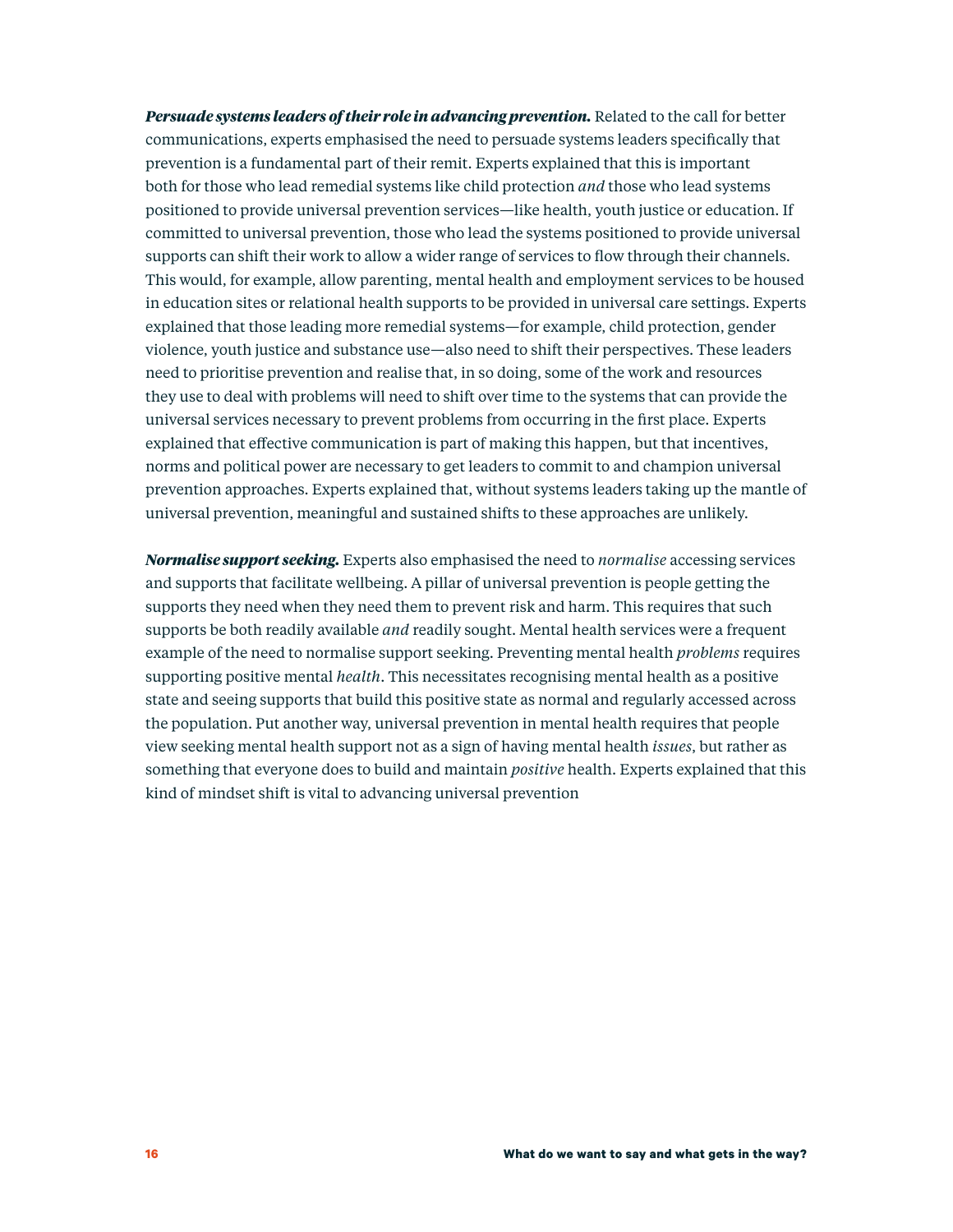## **III. Psychological biases that block preventative thinking**

As human beings, we rely on heuristics<sup>5</sup> and psychological biases to process information and make decisions. These mental shortcuts help us think and act quickly— but they do so by overemphasising some information and downplaying other relevant information. Sometimes, this causes us to reach inaccurate conclusions and make decisions that do not benefit us.<sup>6,7</sup>

Heuristics and psychological biases are particularly powerful in shaping people's perception of the severity or probability of risk and whether it is 'worth it' to take action to prevent it. These basic mechanisms for reasoning and decision-making thus shape our thinking about prevention and can make it hard for people to see the merits of preventative approaches. For example, people struggle to accurately evaluate risk, relying on information that is immediately available to determine whether something is or is not likely to happen and feeling less urgency to address threats they perceive to be further off in the future. People also tend to think inaction is a safer bet than action. Altogether, these psychological strategies pose obstacles to building support for the decisions and actions needed to prevent risk and harm.

In this section, we take a deep dive into the heuristics and psychological biases that shape people's thinking about prevention and show how people apply mental shortcuts when thinking about preventative approaches to social issues.

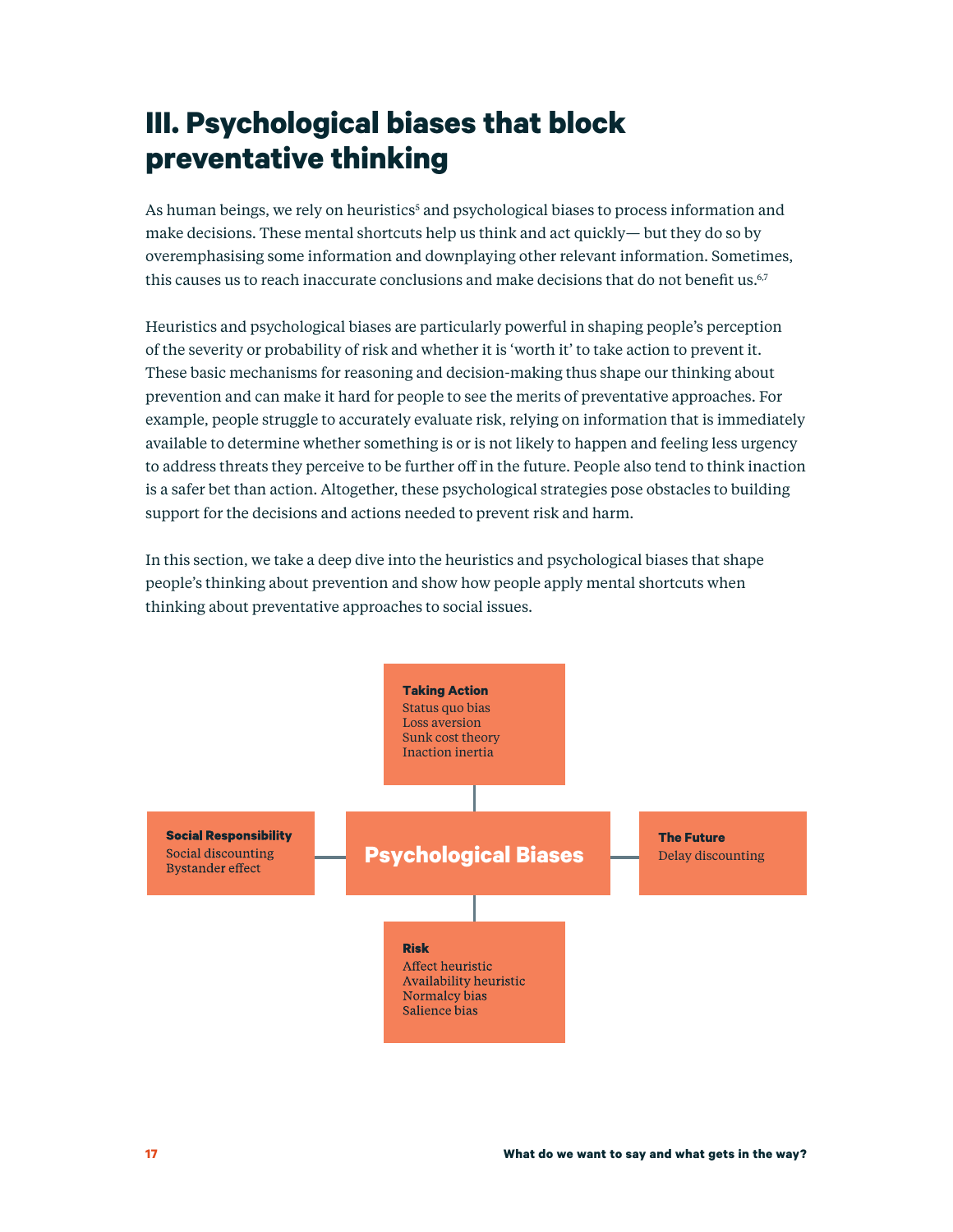#### **Perceptions of risk**

To appreciate the importance of prevention, we need to understand the risks that need to be prevented. There are several psychological mechanisms that shape our thinking about risk.

Research shows that, when assessing uncertain future risks, people draw on their *past experiences* and *emotions*. Both of these factors often lead people to inaccurately categorise and assess risk.

The *affect heuristic* is a tendency to rely on emotional responses such as fear, anger or excitement to determine how to react to a given situation.<sup>8</sup> When employing this heuristic, people use their feelings about the *severity* of a risk (how much fear, anger or concern it brings them) to judge the *probability* that it will occur. The affect heuristic leads people to overestimate the probability of emotionally salient future risks. For example, we tend to overestimate cancer rates based on our fear of the illness. The affect heuristic can also work in the opposite direction—making us underestimate risk based on low emotional salience. For instance, people—especially those who are not parents—may not feel strong emotions when it comes to child mental health issues. In turn, they may not view these issues as particularly prevalent, leading them to undervalue the importance of early intervention services for this issue.

Humans also rely on existing knowledge and experiences to inform their thinking about what will and will not happen in the future; this is known as the *availability heuristic.* When using this heuristic to assess risk, people think that something is more likely to fail when they recall something similar failing in the past. They also deem something less likely to succeed if they have not already observed something similar working in the past.9 This bias leads people to struggle to understand risks they haven't already observed, and consequently depresses support for preventative policies that would address them. For instance, people focus on physical abuse when thinking about child maltreatment prevention because this is the most available example due to frequent stories in news and popular media. On the other hand, policies that address neglect are seen as less important because an understanding of neglect is less 'available' to people due to less frequent media coverage.

One manifestation of the availability heuristic is *normalcy bias*—the assumption that one's present circumstances will extend indefinitely into the future. This makes it hard for people to take into account serious risks that may dramatically change their lives when they have not directly experienced them before. Much work has been done on how this concept may interfere with responses to climate-related disasters. It may be impossible to fathom that a natural disaster could suddenly devastate a community when such an event is not part of a community's memory. This is particularly true given that some of these events are the result of *recent* climate changes; people who are now faced with these risks have never directly experienced them before. As a result, people struggle to imagine how drastically their environments and living conditions can change.10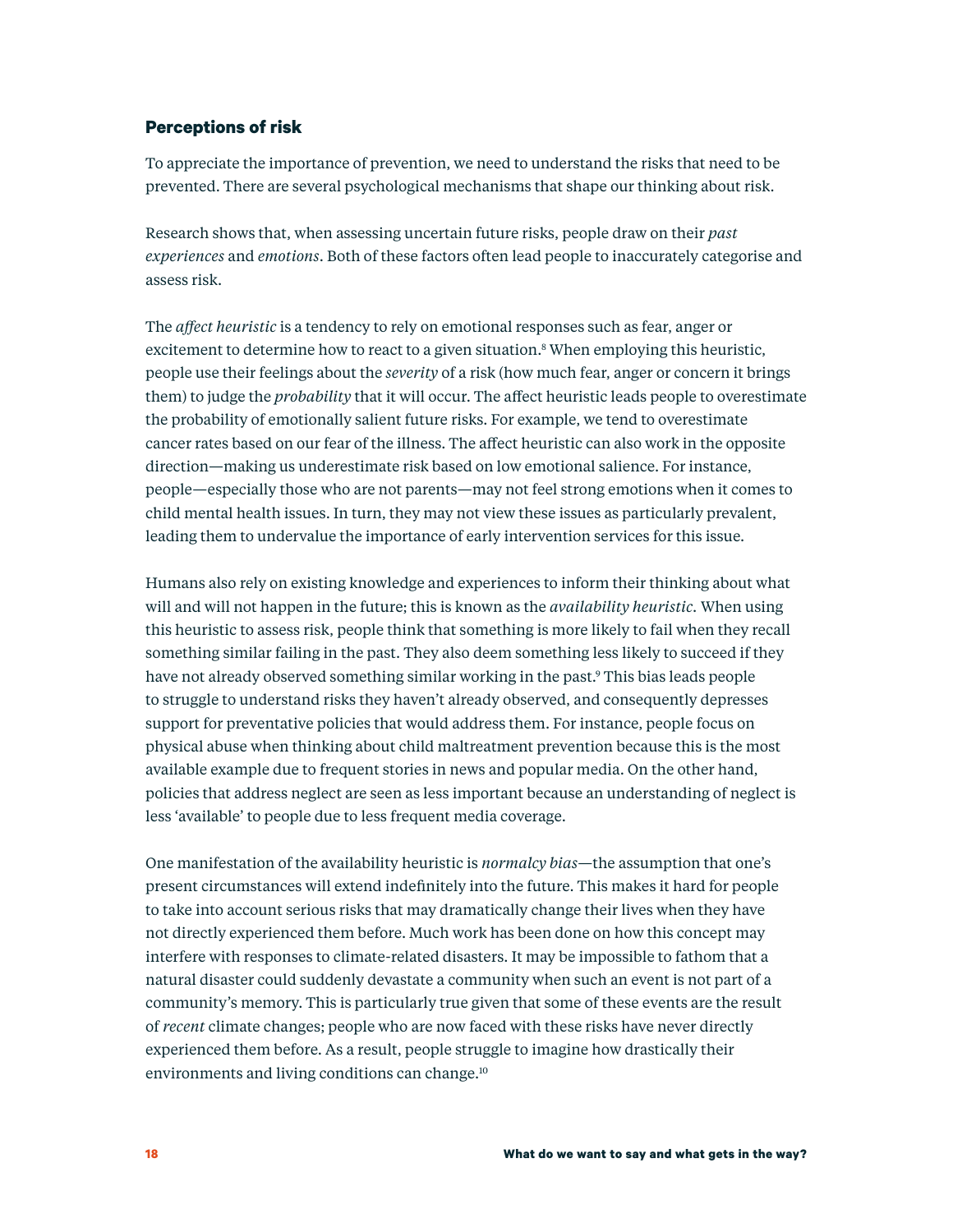In interviews, experts also mentioned that pre-COVID-19, members of the public underestimated the risk posed by public health epidemics. Because Australia had not experienced any recent epidemics, people assumed that the risk of one occurring was much lower than it actually was. However, experts noted that in the context of the global COVID-19 pandemic, people's normalcy bias may be shifting significantly.

People also tend to value prominent over scarce information, even if the latter is more valid. This is known as *salience bias*. Applied to the context of prevention, it means that when an issue is not regularly discussed in the media or public discourse, people are more likely to dismiss it as unimportant, whereas events that feature prominently and regularly in the media are perceived as more threatening or more probable than they might be in reality.11 For instance, because violent crime is sensationalised in the Australian media, Australians tend to think they are more likely to fall victim to violent crime in their communities than they are to experience intimate partner violence even though the latter is decidedly more prevalent. Additionally, the vivid and sensational coverage of child abductions may skew the public's thinking about threats to child wellbeing, focusing attention on unfamiliar rather than familiar perpetrators and acute violence rather than chronic adversity from factors like poverty.

#### **Perceptions of the future**

For people to support preventative action, they need to be able to accurately assess how much harm an issue can cause if left unaddressed. There are a set of psychological biases that stand in the way of this kind of thinking.

*Delay discounting,* or temporal discounting, is the tendency to underestimate future benefits or costs.12 The value of a future outcome is 'discounted' relative to current outcomes. Research has shown that people tend to prefer receiving a smaller amount of a desired item (money, food, etc.) in the short term, rather than waiting to get a larger amount of the same item at a later point in time.13

Delay discounting may impede public support for preventative action because it leads people to both undervalue the future benefits of taking preventative action and underestimate the future harm of inaction. For instance, studies show that delay discounting causes people to make unsustainable environmental decisions (e.g., buying appliances such as washing machines that are less energy-efficient than more expensive alternatives) because they weigh the immediate cost more heavily than the eventual benefit. This way of reasoning is especially pronounced for environmental threats because these are typically perceived to exist far off into the future.14 However, this bias also comes into play in thinking about a range of other social issues. For instance, even if Australians understand the long-term, preventative benefits of early childhood education, these policies may garner less support given the significant delay between implementation and impact.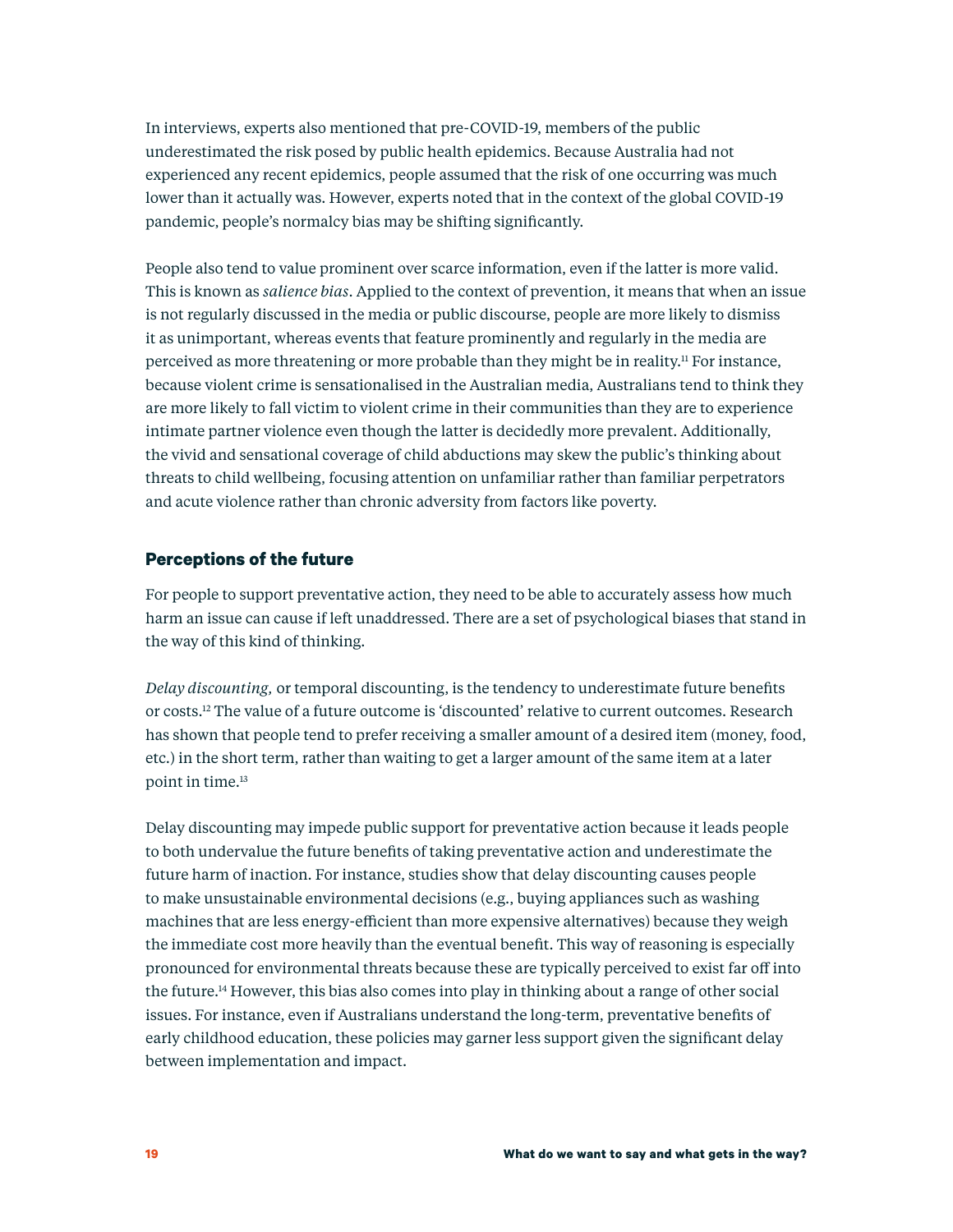#### **Perceptions of the benefits of taking action**

Once people have identified that a given threat *exists*, how do they decide what to do? A number of psychological biases push people towards inaction in the face of a threat. Research indicates that humans are inclined to continue an already-determined course of action—even if they objectively know that it is ineffective, or less effective than changing course. This makes it hard for people to support a significant societal shift from remedial towards preventative approaches.

*Status quo bias* is the desire to keep things as they are rather than pursue a new course of action out of fear of 'making the wrong choice'.15 Samuelson and Zeckhauser conducted a series of experiments in which they gave different groups of participants the same set of financial options (namely, retirement and health care plans), but with a different option presented as the status quo each time. They found that participants were more likely to choose an option if it was designated as *status quo,* regardless of what the specific option was.

Studies also show that individuals tend to look more negatively at consequences of action as compared to consequences of inaction. This strengthens the desire to maintain the status quo rather than changing course.16 For instance, the immediate costs of taking action to address crime preventatively through comprehensive and equitable social services may be seen as more costly than continuing with the current punitive approach, which is largely ineffective and creates tremendous costs to communities and society.

Relatedly, *loss aversion* makes people more concerned about what they stand to lose when they take a chance rather than what they might gain from taking action. This leads people to overemphasise the potential risks of action and downplay the benefits.<sup>17, 18</sup>



#### **Perceptions of Loss and Gain**

**As illustrated in the figure above, people tend to be more dissatisfied when losing some amount of a resource than they are satisfied when they gain the same amount.**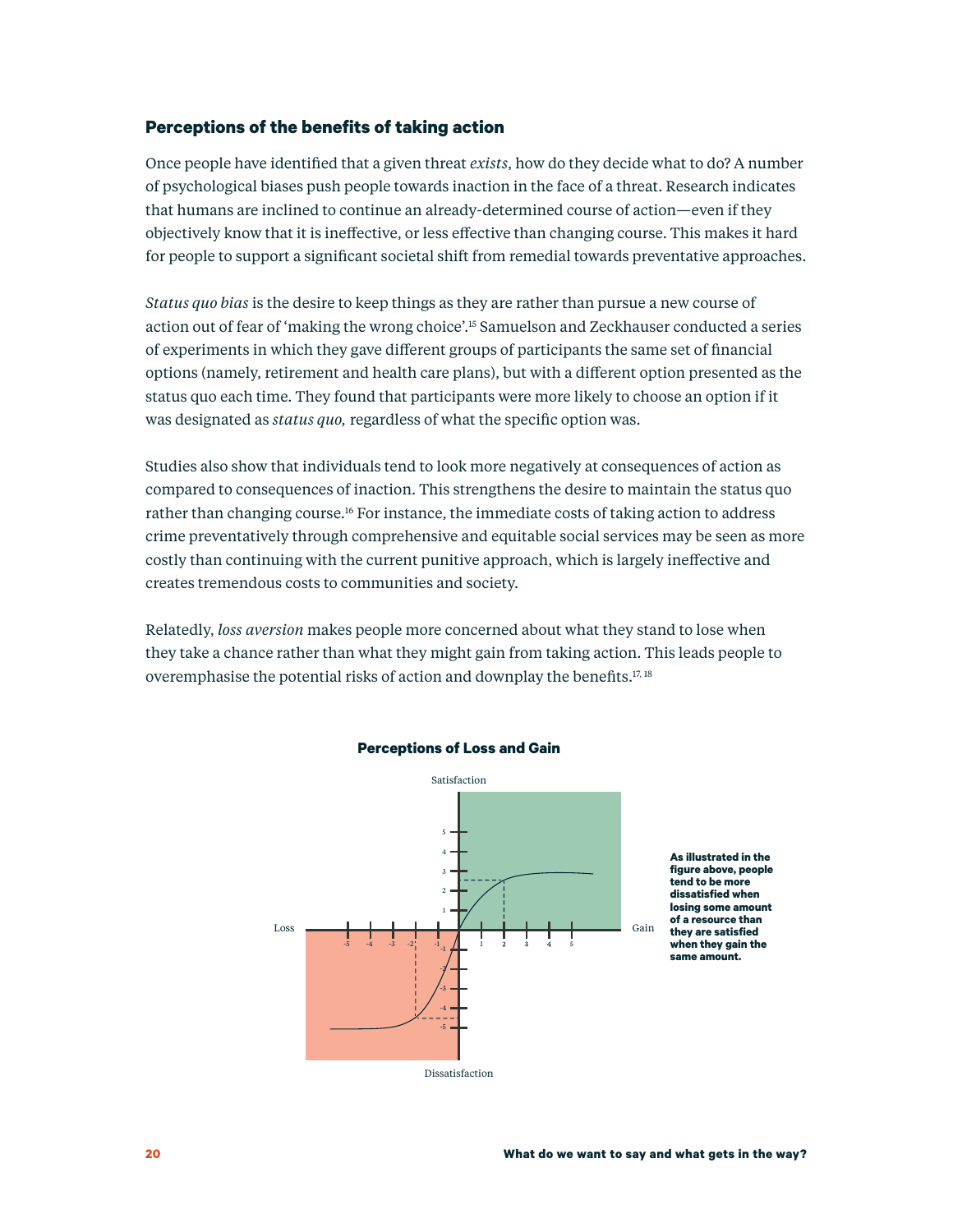As a result of these biases, people are naturally inclined to stay the course and maintain the status quo rather than pursue alternatives. For instance, people may be predisposed to support an inequitable criminal justice or foster care system because it is familiar to them instead of pursuing structural reform to prevent crime or child abuse and neglect. And although the Australian public is familiar with the climate crisis, uptake of sustainable practices remains limited because people focus more on the short-term changes to their way of life (both in terms of money and convenience) rather than the longer-term benefits of taking action.

Humans are also predisposed to choose inaction over action because they feel invested in the path they have already chosen. *Sunk cost theory* suggests that after devoting time or other resources to a given course of action, individuals may be unwilling to give up on it by pursuing an alternative even if they understand it to be beneficial.<sup>19</sup> People's attachment to existing structures and policies makes it hard for them to support systemic change. For instance, both child welfare and crime experts in Australia pointed out the difficulty of moving away from punitive policing and monitoring systems because we have already made such strong institutional commitments to these strategies.

Relatedly, *inaction inertia* is a bias that makes people less likely to take action once they have already missed an opportunity to do so.<sup>20</sup> Studies have found that people are less likely to spend money on an item (e.g., a car, vacation, etc.) if they have already missed a chance to obtain it at a lower price.<sup>21</sup> This means that people place less value on something when they know they passed up an opportunity to obtain it at a more 'ideal' time. In terms of thinking about prevention, for example, people may fail to see the value of investing time and resources into climate change mitigation when they feel that society has already 'missed its chance' to do so when it could have made the biggest difference. The same logic comes into play when Australians think about prevention in domains such as adult mental health: they may see addressing such issues as less attractive after a particular age or once they reach a certain degree of severity, assuming that if the issues have not been resolved earlier in life there is little point in taking action now.

#### **Perceptions of social responsibility**

Preventative policy, from child protection to proactive justice interventions, requires society to invest in long-term, collective strategies for which personal benefits may not be immediately apparent. As a result, support for preventative policy may be inhibited when people do not feel a sense of responsibility or obligation to address a given risk, even when they understand that a risk exists and poses a threat to others. A series of psychological biases shape people's perceptions of what society is, or isn't, collectively responsible for; in turn, these biases influence how people think about prevention.

*Social discounting* is a distinct form of discounting based on people's perceived social connection to whoever will benefit from an action or policy or be affected by a threat. $2^{\circ}$  The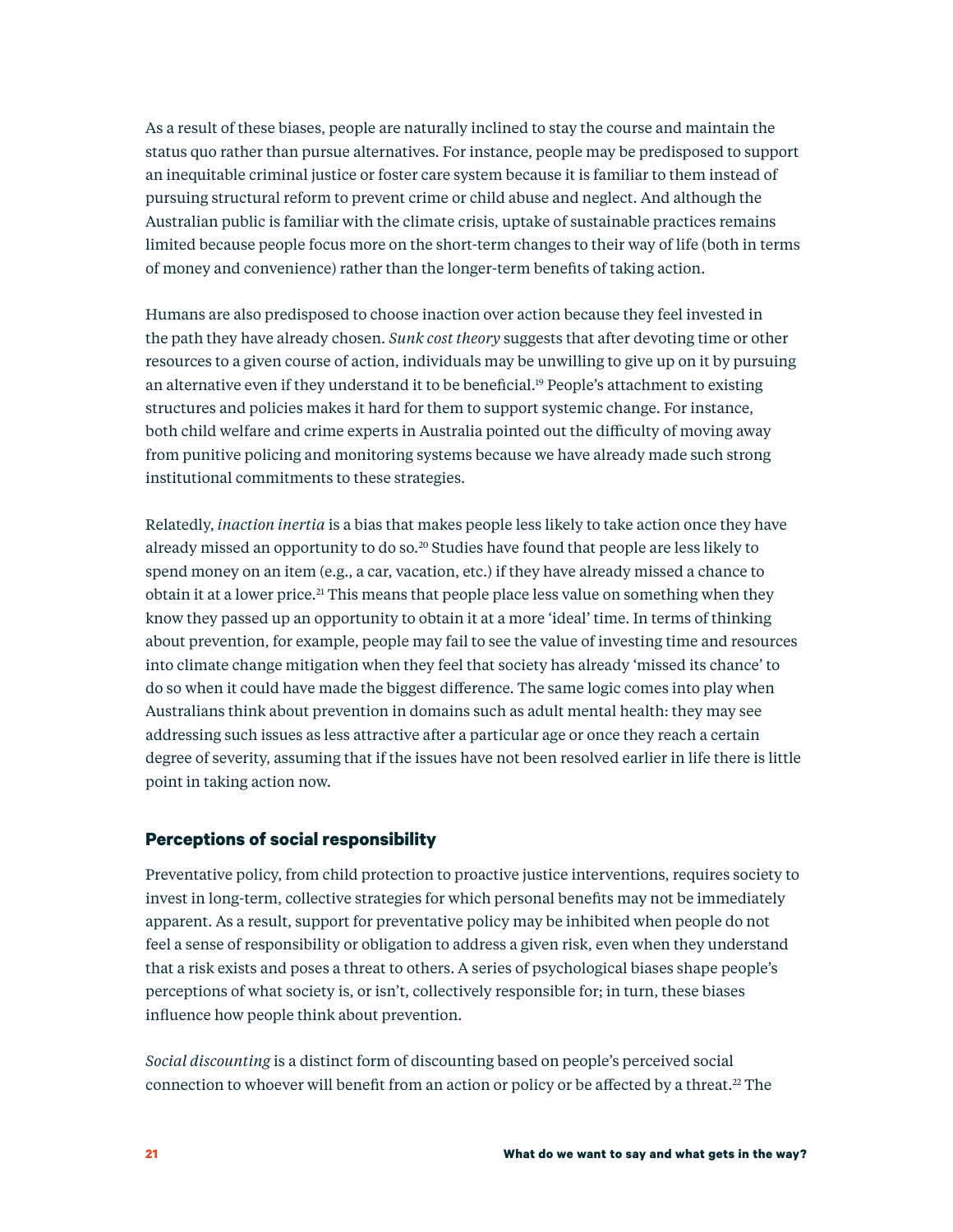more social 'distance' people think there is between "us" and "them", the less likely they will be to support preventative measures to protect "them" from harm. In one experiment, people were asked how much money they would be willing to forego to give \$75 to someone else; the amount of money they were willing to lose increased proportionally to how "socially close" they felt to the person receiving the money.<sup>23</sup>

There are many factors that shape perceptions of social closeness, including family relationships, friendship and shared country of origin.<sup>24</sup> Research has shown that race, class, religion and nationality play a role as well.<sup>25</sup> Scholars also argue that social discounting can occur between generations, with people more likely to prioritise their own generation over future ones that they do not feel as close to.<sup>26</sup>

People's tendency to shy away from supporting others who are not like them may reduce support for preventative policies that are thought to primarily benefit 'other' groups of people. Given that one important goal of taking a preventative approach to social issues is to better address the needs of underserved populations, this way of thinking may make a preventative policy agenda a hard sell for the Australian public. Social discounting may lead to bias against immigrants as well as Aboriginal and Torres Strait Islander communities, and a consequent lack of concern with primary prevention policy reforms that these groups are assumed to benefit from more than others, from economic development to housing policy to education reform.

People's sense of collective responsibility for social issues—again, key for supporting preventative policies—is also shaped by the *bystander effect.* This is a psychological phenomenon in which individuals are less likely to intervene in an adverse event or situation if they observe others remaining passive.<sup>27</sup> Even if people are able to directly understand the scope of a harm or risk, they may not see it as their responsibility to do anything about it. They may in fact feel increasingly less responsible if they see others ignoring it. Research also shows that the bystander effect is often racialised: In one study, white bystanders were less likely to intervene in a medical emergency if the victim was Black.28 It is possible that when it comes to long-standing social issues, people feel like they are one of many 'bystanders' watching a threat unfold, unwilling to act when other bystanders (e.g., other people or communities or even previous generations) have not yet stepped in, particularly when those affected are perceived to be different, or 'not like me'. For example, experts explained that Australians may be reluctant to wear masks during the COVID-19 pandemic if they observe others not doing so, even when they objectively understand why masks are necessary for the health and safety of themselves and others.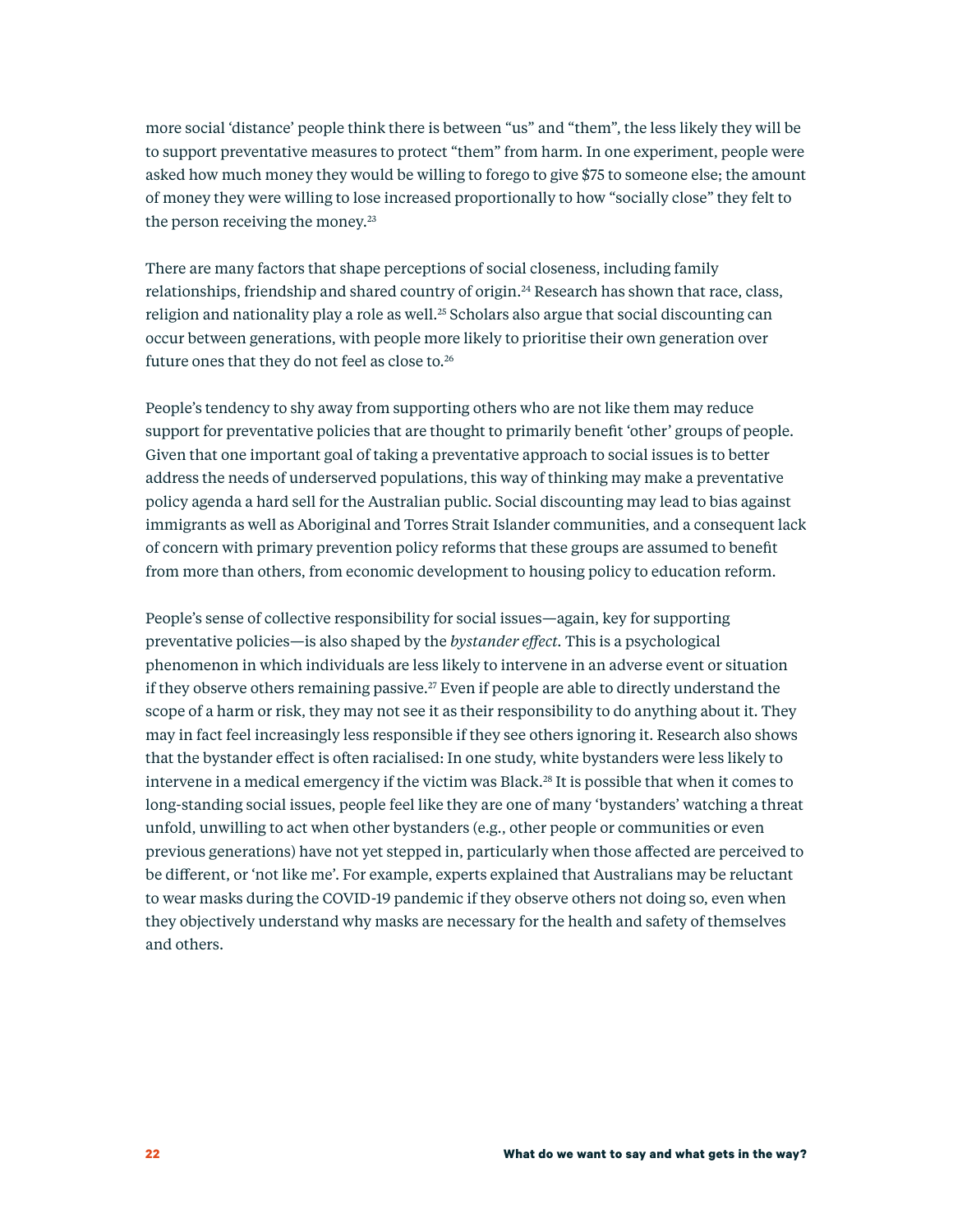| <b>Bias</b>               | <b>How it works</b>                                                                                     | What that means for prevention                                                                                                                                                        |
|---------------------------|---------------------------------------------------------------------------------------------------------|---------------------------------------------------------------------------------------------------------------------------------------------------------------------------------------|
| Affect heuristic          | Viewing a threat as more probable if it<br>is emotionally salient                                       | Interferes with risk perception by<br>downplaying the probability of risks that are<br>not emotionally charged                                                                        |
| Availability<br>heuristic | Using existing experiences to determine<br>what will and won't happen in the<br>future                  | Makes risks that we have not yet experienced<br>seem unlikely                                                                                                                         |
| Normalcy bias             | Assuming one's present circumstances<br>will remain the same in the future                              | Leads people to downplay the likelihood of<br>serious, life-changing risks and the urgency of<br>preventatively addressing them                                                       |
| Salience bias             | Relying on the most widely available<br>information to determine what will and<br>won't happen          | Makes risks that are less frequently discussed<br>seem less significant and thus less important<br>to prevent                                                                         |
| Delay discounting         | Undervaluing benefits and costs based<br>on how far into the future they will<br>occur                  | Makes future harms from unchecked risks, as<br>well as future benefits of preventative action,<br>seem less significant than current risks and<br>benefits                            |
| Status quo bias           | Choosing the status quo over<br>alternative courses of action, even if the<br>latter is more beneficial | Leads people to maintain existing reactive<br>approaches because they are familiar rather<br>than pursuing new preventative alternatives                                              |
| Loss aversion             | Perceiving losses as more significant<br>than gains                                                     | Causes reluctance to invest in preventative<br>action out of fear of 'losing' benefits of current<br>approaches, while devaluing the potential<br>gains that can come from prevention |
| Sunk cost theory          | Feeling wedded to a course of action<br>based on having invested time and<br>resources into it          | Creates a feeling of investment in existing<br>systems-even if they are ineffective-at the<br>expense of new preventative action                                                      |
| Inaction inertia          | Being reluctant to take action after<br>missing out on a 'better' opportunity to<br>do so earlier       | Reduces support for preventative approaches<br>if people can see that they have missed a<br>'better chance' to have taken such action                                                 |
| Social discounting        | Seeing less value in helping people who<br>are seen to be different from oneself                        | Devalues the importance of a preventative<br>initiative if it is thought to primarily benefit<br>people or groups who are 'different'                                                 |
| Bystander effect          | Being reluctant to take action on an<br>issue after observing others not taking<br>action               | Breeds complacency about taking<br>preventative action if others appear to be<br>passive                                                                                              |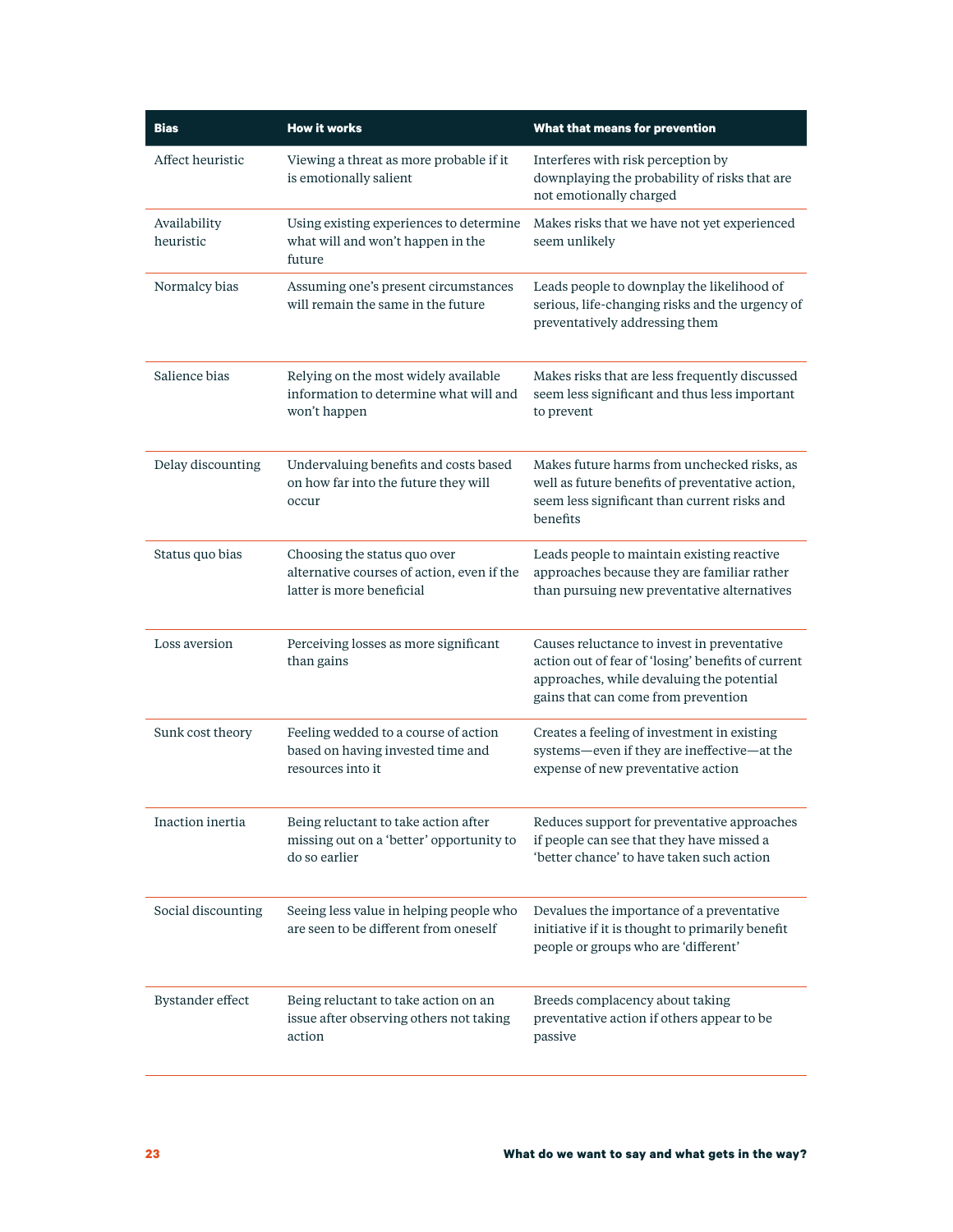## **IV. Cultural beliefs that act as barriers to preventative thinking**

Psychological biases shape how we process information, but people also rely on deeply held cultural beliefs to understand issues and make decisions. These cultural beliefs and assumptions come from shared experiences as members of a group and interact with psychological biases to shape how people think about prevention. Drawing on interviews with experts on a range of social issues, in addition to past FrameWorks research on parenting and child development in Australia, this section discusses how Australians' cultural beliefs and assumptions about individuals, families, government and society make it hard to build support for a preventative policy agenda.



#### **Individualistic thinking**

Previous research that we have conducted shows that the Australian public often assumes that inner strength, willpower and individual choices fundamentally shape what happens to people in life.29, 30 As anyone can succeed if they make the right decisions, adverse life outcomes are blamed on individual mistakes and shortcomings (e.g., lack of discipline or moral strength). This obscures people's ability to see the role of broader systemic factors in shaping life outcomes. Relatedly, this way of thinking leads people to reason that adversity is, to some extent, desirable, in that it builds character and helps individuals achieve better outcomes.

By focusing narrowly on individual responsibility, this way of thinking makes it hard for people to see that social problems are shaped by systemic causes and undermines support for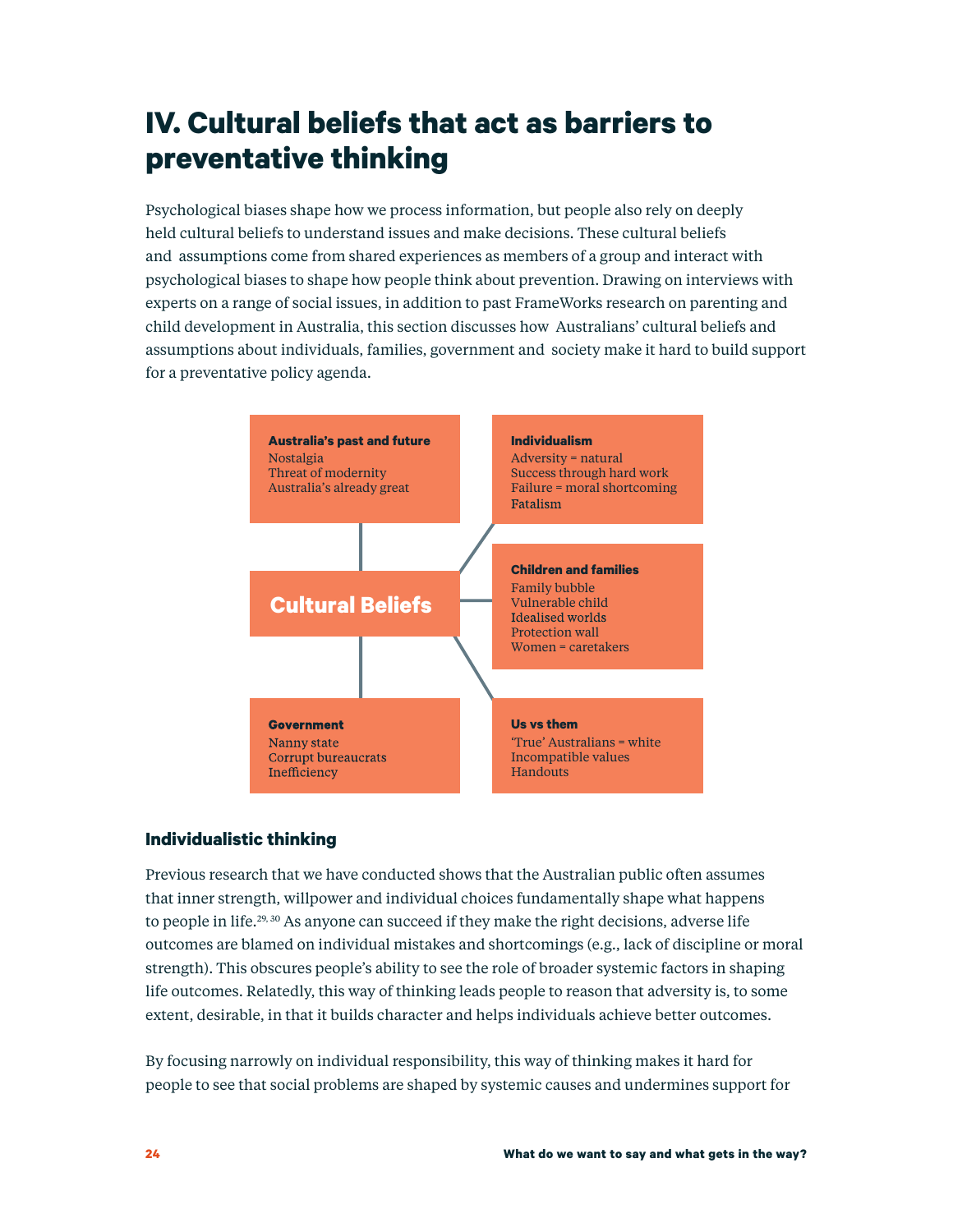preventative structural reform. Experts noted that in issues like crime, violence prevention, or child welfare, people tend to think that problems are fundamentally rooted in individual bad actors (e.g., abusive parents or criminals), and thus not see that systems-level changes can prevent harm and build positive outcomes. Experts also explained that this way of thinking underlies opposition to targeted health care interventions because it makes them seem like 'handouts' for 'undeserving people' who should not be getting 'something' for 'nothing'.

Individualistic thinking also leads people to focus on 'managing' problems rather than preventing them from happening in the first place. If people assume that some level of individual struggle is natural and necessary for growth, and that everyone should be able to overcome adversity through hard work, then why invest time and resources in preventing issues in the first place? This pattern of thinking inhibits people from understanding that people, families and communities can experience forms of stress—notably toxic stress in the early years—that are unnecessary, unhealthy and counterproductive, and which can and should be alleviated by preventative policies.

Finally, individualistic thinking can lead people to fatalism—a sense that nothing can be done to prevent social problems. When people believe that all or most adverse life outcomes are due to individual failings rather than the way society is structured and organised, it makes it much harder for them to see that Australian society can, collectively, take action to prevent problems before they arise, instead of only reacting to problems assumed to have been caused by poor individual behaviours and judgement.

#### **Beliefs about children and families**

#### *The 'family bubble'*

People's thinking about preventative approaches to family and children's issues is shaped by the widespread belief that a child's family (especially their direct caregivers) is narrowly responsible for shaping how well they do in life, including keeping them safe from harm.<sup>31</sup> Past FrameWorks research on parenting in Australia indicates that people often assume that parenting skills 'come naturally' and that parenting consequently cannot be taught or supported by external interventions.

Parents and their parenting are also assumed to be entirely insulated from their broader societal context: the 'family bubble' acts as an independent unit that entirely determines the wellbeing of a child. This belief is influenced by gendered perceptions of what a nuclear family should look like and how it should function. For instance, many Australians continue to believe that children would do better if mothers stayed home to care for them instead of going to work. This places the responsibility of caring for children within their bubble almost exclusively with mothers, which reduces women's role in society to reproducing and raising children.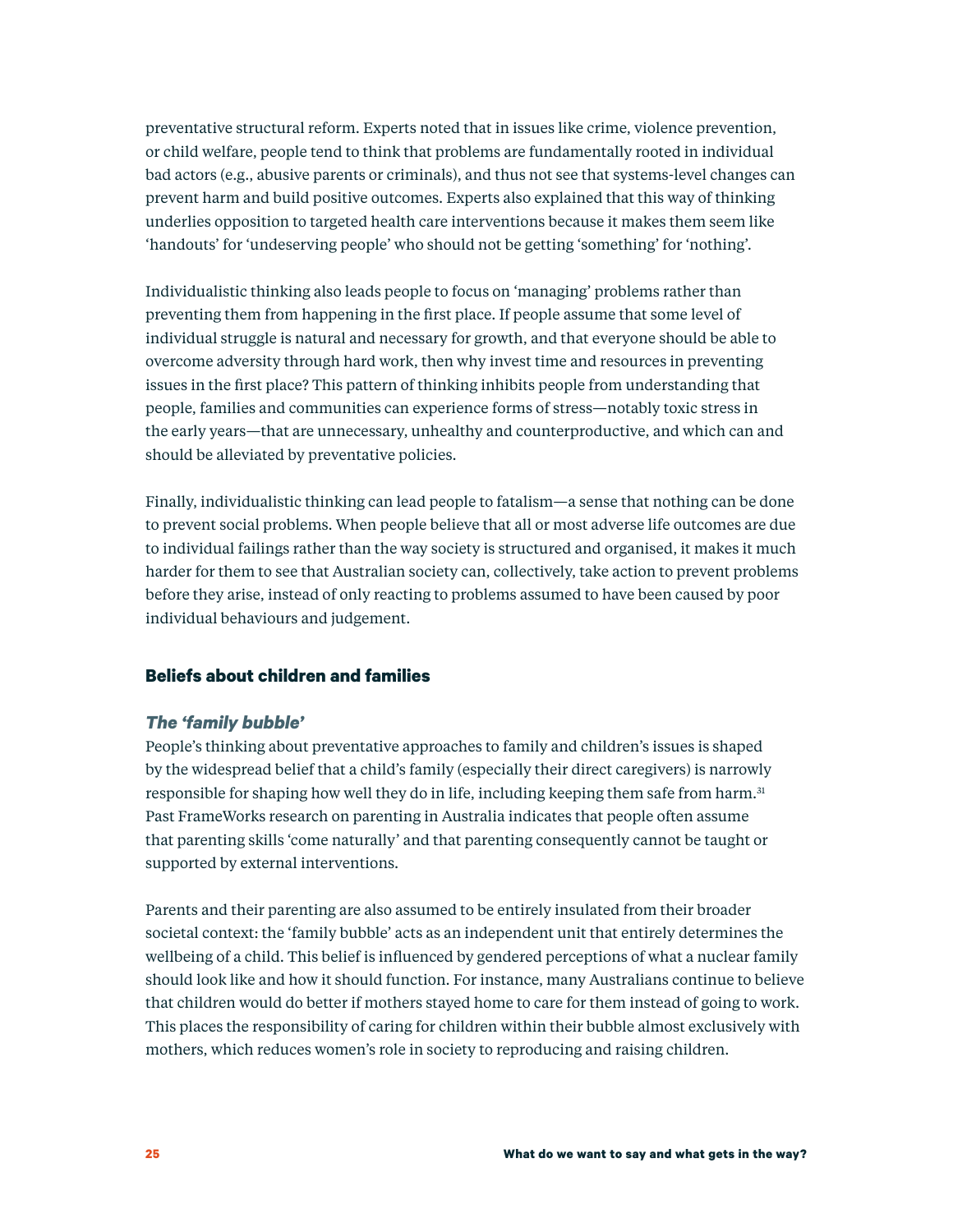This view can make it hard to see that other people and systems play key roles in supporting children's wellbeing and thus depresses support for preventative policies that work on such levels. Family bubble thinking also makes it easy for people to blame and punish parents (in particular, women) for problems that children face instead of focusing on what needs to happen—not within the individual family, but in the community in which a family lives—to improve wellbeing and prevent problems.

#### *Vulnerable children*

Australians often assume that the world outside is inherently threatening and dangerous compared to the safe environment of a home. They also see children as intrinsically vulnerable to harm: experts explained that children are often viewed as somewhat helpless and in need of external protection (which is seen as the job of the parents).

This focus on vulnerability makes prevention seem decidedly difficult and preventative approaches foolhardy. If people assume the world is dangerous and harm is inherent, they are more likely to favour reactive rather than preventative approaches—after all, why would we even try to prevent something inevitable? Under this logic, it is difficult to see how systems may provide support for children and their parents before harm befalls them. Relatedly, positioning children as vulnerable and in need of protection obscures how preventative policies can create opportunities outside the home that enrich children's health and development in a healthy, positive and proactive way.

Additionally, reducing a child to their likelihood of being harmed makes it difficult to see that children have—or deserve to have—a say in what happens to them. This belief has particular relevance in the domain of child welfare, but environment experts also say it shapes people's sense of urgency about climate action. Disregarding the agency, autonomy and needs of younger people may lead to diminished support for preventative action on issues—such as climate change—that will disproportionately impact future generations.

#### *Idealised worlds*

As discussed above, Australians often see the world as threatening and children as inherently vulnerable; relatedly, there is a strong belief that in an ideal world, children's lives would be simple and worry-free. Past FrameWorks research indicates that, when Australians think about childhood, they reason that children's worlds are entirely different from those of adults in that adults have responsibilities whereas children's lives should be carefree. From this perspective, the idealised world of a child is about playing and having fun.

This manner of thinking can cause Australians to resist policy interventions—particularly when they are preventative—on children's issues because they are seen as robbing children of their childhood by infringing on its simplicity and 'purity'.32 For instance, supports that are available to children outside the home—such as mental health services—may be seen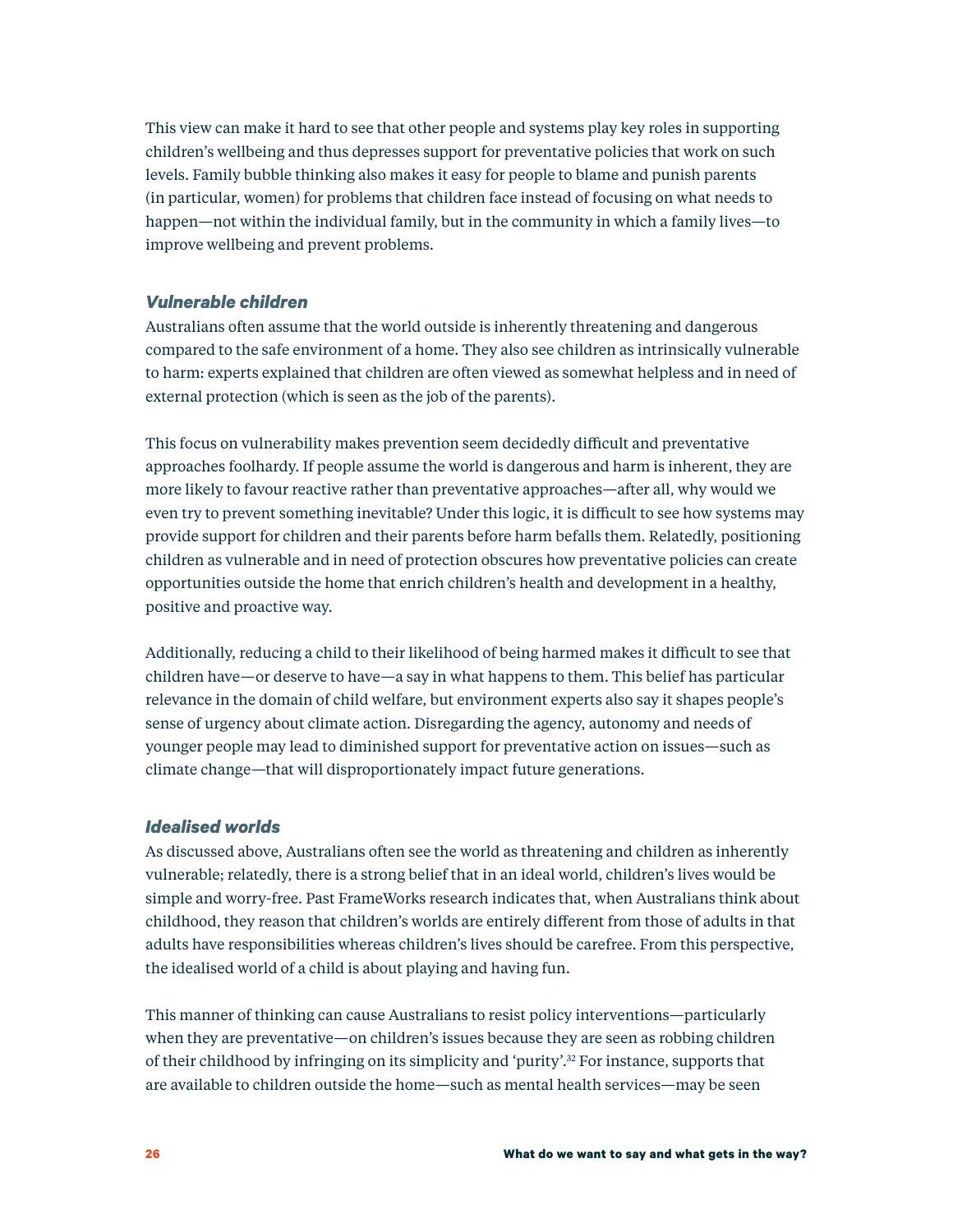as an unwelcome, medicalised interference in children's idealised lives, even though such opportunities are crucial to healthy development as well as early, preventative interventions.

Additionally, the assumption that children's lives are and should be inherently carefree and simple can make it hard for people to engage with the need to prevent and address complex problems that children face. For instance, children from the ages 0–5 in Australia experience the highest level of poverty when compared to any other age group and need to be the focus of future preventative policies. This is an issue that may be difficult for people to comprehend and get behind when they assume that children are living in a world of innocence and happiness.

#### **Perceptions of the role of government**

#### *Nanny state*

In Australian society, the government is frequently portrayed as a "nanny state" that intrudes on the rights and privacy of individuals and families. Underlying this belief is the assumption that government's involvement in society conflicts with the autonomy of individuals, and that increased government action necessarily takes away personal freedom. When people think in this way, they become more likely to view government action as 'socialist overreach' impinging on individual rights and freedoms, which undermines support for preventative policy reform. According to this logic, preventative policies aimed at systemically addressing risk factors are seen as 'telling Australians what to do with their lives'.

This is notably the case with public health. Experts explained that in the past, nanny state beliefs and discourse have been used to push back against public health prevention efforts to reduce drunk driving through random breath tests. Food labelling to promote nutrition<sup>33</sup> and efforts to build awareness of the dangers of tobacco<sup>34</sup> have likewise been portrayed in the media and public discourse as examples of a nanny state. While these particular initiatives ended up garnering relatively widespread support over time, the initial distrust of the government's intentions suggests a potential obstacle to other preventative efforts, one that could be more pronounced in other issue areas—especially those involving children and families where sensitivities about government overreach are particularly acute.

#### *Dysfunctional government*

Along with their scepticism about government overreach, Australians sometimes believe that government is inherently dysfunctional in its attempts to serve the best interests of the population. In this case, people assume that politicians are motivated by greed and selfinterest, and that government consequently will never do what it needs to for the good of the people. Research has shown that Australians consistently perceive their government to be corrupt despite its relatively high transparency rating over the decades.35 This belief can cause Australians to oppose government-led preventative initiatives based on concerns that political leaders are just too corrupt to do what is right. As a result, people likely turn to individualistic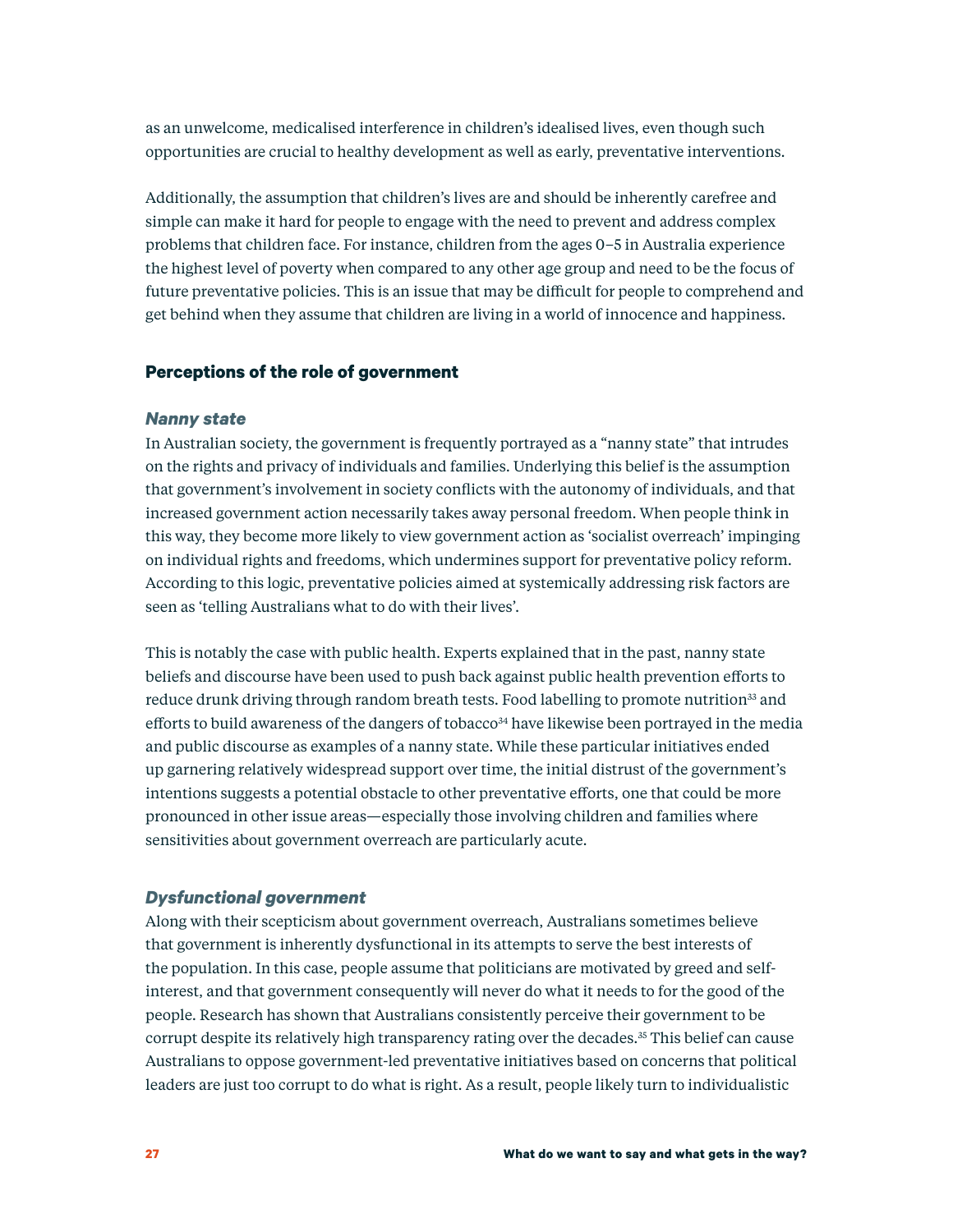solutions that give them higher senses of efficacy. For instance, Australians may look unfavourably on taxes levied for environmental protection and instead insist that everyone as an individual must play a role in reducing their own carbon footprint.

There are some indications that the government's response to the COVID-19 pandemic may have helped the Australian public understand the necessity and benefits of preventative government action. Existing public opinion data reflects an unprecedented increase in trust in government as of 2020, which is clearly related to the country's response to the pandemic.<sup>36</sup> Experts cautioned, however, that the extent and durability of this shift are unclear and warned that its effects might be limited to health policy.

The public's attitude towards the role of the Australian government in prevention may also differ depending on the level of government in question. While this research did not explore perceptions of local and federal governments as they pertain to preventative action, it is an important direction for future research.

#### **Thinking about Australia's past and future**

#### *A romanticised past and the threat of modernity*

Australians often hold a vision of their country that is rooted in deep nostalgia for how they think things 'used to be'. From this point of view, the past was 'peaceful' and simple, while key aspects of 'modernity' are now a serious threat to the Australian way of life. By this logic, social problems are assumed to be a 'new' feature of society and a consequence of moving away from an idealised past.37

In previous research we have found that when people idealise a past Australia, and assume that problems are a feature of modernity, they tend to overlook long-standing social issues, including childhood sexual abuse and environmental degradation. Additionally, when people regard something as a 'new' problem, it shifts focus away from its root causes; for instance, when crime is understood as a recent development spurred by modernity, the intergenerational causes of crime and centuries-old inequities in policing are backgrounded. And when people struggle to comprehend or even acknowledge the existence of longstanding social issues and disparities in Australia, they will likely have a hard time understanding and supporting any preventative policy that seeks to address them.

This pattern of thinking might also breed fatalism about prevention approaches. If Australians regard modernity as inherently threatening and simply want things to be how they once were, it becomes impossible to think about preventative solutions other than turning back time.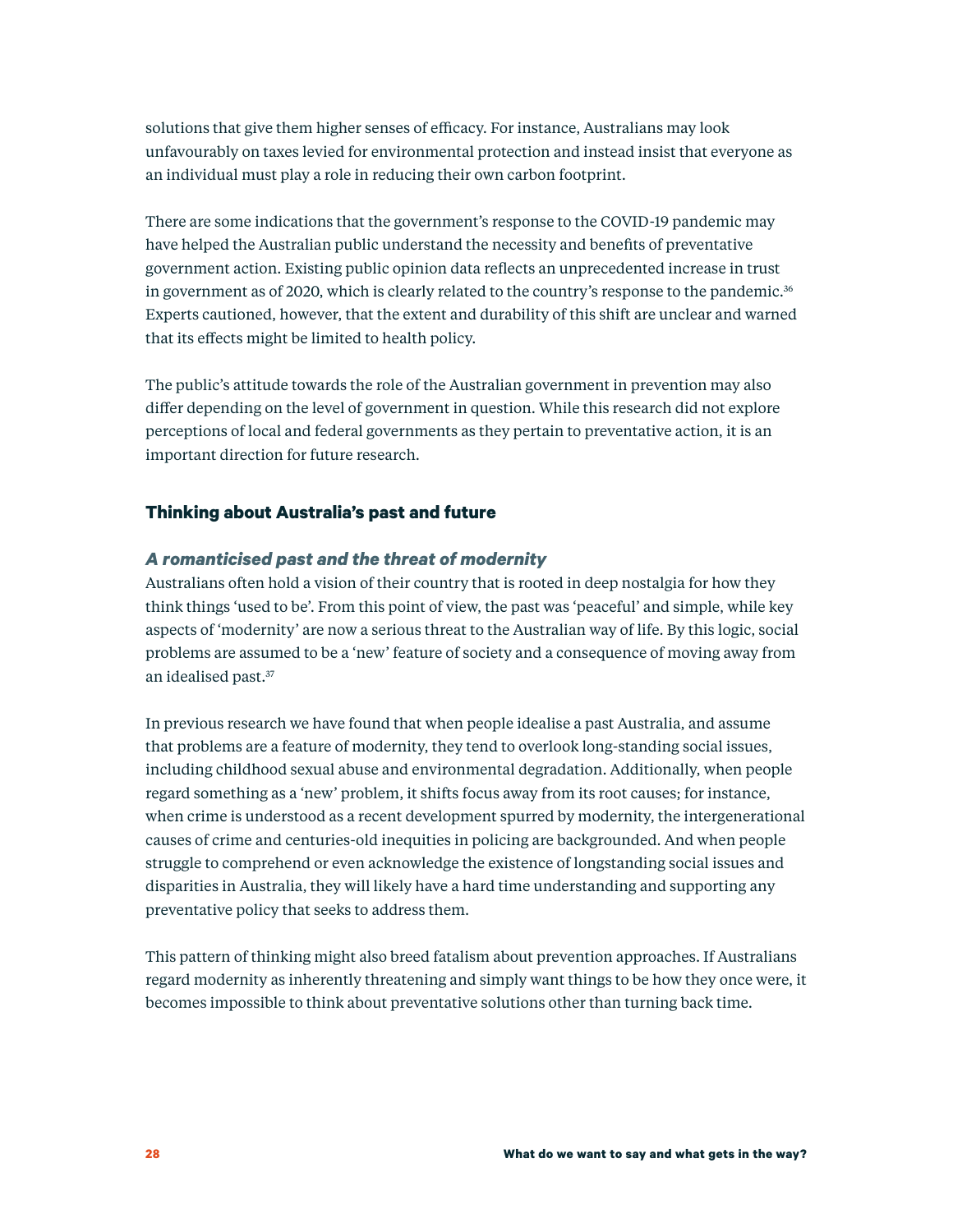#### *Australia's already great*

Australians also hold another, more optimistic view of their country: they often believe that Australia already provides for the needs of its population in more than adequate, and even exemplary, ways, and there is not much more that can or should be done. This line of thinking is reinforced by a combination of national pride and individualism. People know that Australia does provide various supports for its population, and national pride makes people assume that these must be sufficient. When some families and children are not doing well despite what is seen as more than adequate supports, it is assumed that these families must be making poor choices and failing to take adequate advantage of the services that exist. In this way, more serious efforts to prevent problems are not seen as warranted.

Experts noted that this way of thinking is a specific obstacle to building support for preventative education and child welfare reforms. If children in the country already have it so good and problems are due to parents who make poor choices, the thinking goes, why would we significantly alter or replace what is currently being done with more costly preventative approaches?

#### **'Us vs. them' thinking**

Effective prevention means providing supports across an entire society: universally before risk factors exist, and in a targeted manner to fix disparities that have already come about. To buy into preventative policy, the Australian public must feel invested in the collective good of all people, and all groups, in Australia. Unfortunately, cultural beliefs about social groups can stand in the way of preventing harm from coming to Australians who are thought of as 'not like me'.

'Us vs. them' thinking separates society into different groups that are assumed to be both fundamentally different and in competition with one another for limited resources. This belief sets up a zero-sum relationship between groups in society: if one group benefits, it is necessarily at the expense of another.<sup>38</sup> For instance, research shows that, when thinking about affirmative action, many Australians believe that all Aboriginal people are automatically given financial and other forms of educational assistance simply because of their ethnicity (which is not the case) and that this occurs at the expense of other groups in society.39 This way of thinking can quickly lead people to reject the more 'targeted' aspects of comprehensive preventative policies. Approaches aimed at improving the life prospects of marginalised populations, from women to ethnic minorities, will likely be met with pushback from other, more privileged groups in society, based on the assumption that giving to 'them' is done to the detriment of 'us'.

This example also illustrates that individualistic and 'us vs. them' thinking often go hand in hand. This view of affirmative action essentially accuses non-white people of lacking the individual merit that would make them 'worthy' of obtaining an education or achieving other positive life outcomes. The history of oppressive and exclusionary policies towards Aboriginal and Torres Strait Islander communities in Australia has led to widespread prejudice that brings together individualism and us vs. them thinking, including assumptions that Aboriginal and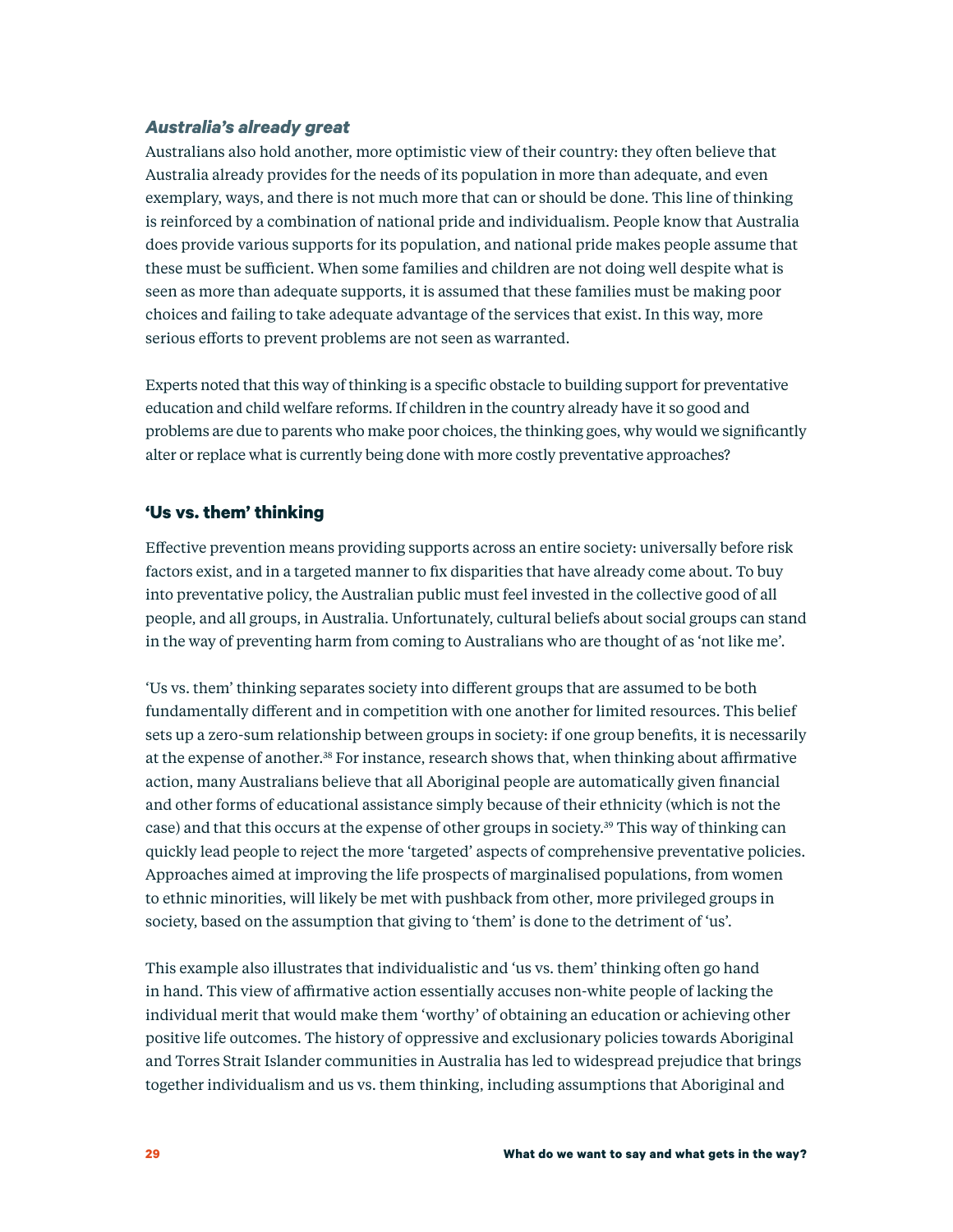Torres Strait Islander communities are inherently violent and immoral. For instance, experts explained that some Australians assume that Aboriginal and Torres Strait Islander parents are more likely to commit crimes or abuse their children. Research on coverage of riots in Australia has also indicated that the Australian media may tend to blame Aboriginal culture for criminal actions committed by Aboriginal people while dismissing criminality as simply 'a few bad people' when perpetrators are white.40 Regarding migration, this manifests in the thinking that people who immigrate to Australia are not "fully Australian", particularly those who are not white and should not be entitled to the same benefits as 'real' Australians.

When intersecting in these ways, individualistic and 'us vs. them' beliefs obscure the need for preventative approaches by erasing the structural barriers Aboriginal and Torres Strait Islander people and immigrants face from people's minds. This undermines support for the systemic reform necessary to prevent members of these communities from experiencing harm. These prejudices may also breed fatalism by suggesting that the root cause of an issue lies in Aboriginal or immigrant cultures, which places it beyond the reach of preventative policy. By calling into question the social worth of marginalised groups, this rationale can undermine support for more targeted prevention. If one believes that Aboriginal and Torres Strait Islander communities, immigrants and other marginalised groups face heightened risk due to their own moral shortcomings and that developing individual discipline would be sufficient to solve their problems, it becomes easier to push back against additional services for these groups to build wellbeing and prevent problems.

| <b>Cultural belief</b> | <b>Description</b>                                                                             | What it means for prevention                                                                                                                                                                                                                                  |
|------------------------|------------------------------------------------------------------------------------------------|---------------------------------------------------------------------------------------------------------------------------------------------------------------------------------------------------------------------------------------------------------------|
| Individualism          | Personal choices, willpower and drive<br>determine life outcomes                               | Hides benefits of preventative policy by<br>obscuring systemic causes of and solutions to<br>social problems                                                                                                                                                  |
| Family bubble          | The family unit exclusively shapes<br>child wellbeing and is insulated from<br>broader context | Places responsibility for children narrowly<br>on the family and obscures the importance of<br>other factors such as government supports,<br>community context and resources, making<br>it hard to see the importance of establishing<br>preventative systems |
| Vulnerable children    | The world is dangerous, and children<br>are inherently vulnerable to harm                      | Creates a sense of the inevitability of harm<br>that depresses support for prevention<br>policies—if harm is inevitable, why invest in<br>preventing problems?                                                                                                |
| Idealised worlds       | Children live simple, carefree lives<br>centred around play and having fun                     | Makes preventative supports seem like<br>unwelcome interferences in what should be a<br>pure and simple life; makes it difficult to see<br>the complex structural issues facing young<br>children and understand how they can be<br>prevented                 |
| Nanny state            | Government action undermines<br>individual rights and personal freedom                         | Makes action—especially preventative<br>action-seem like an unwelcome and<br>threatening intrusion on individual self-<br>determination                                                                                                                       |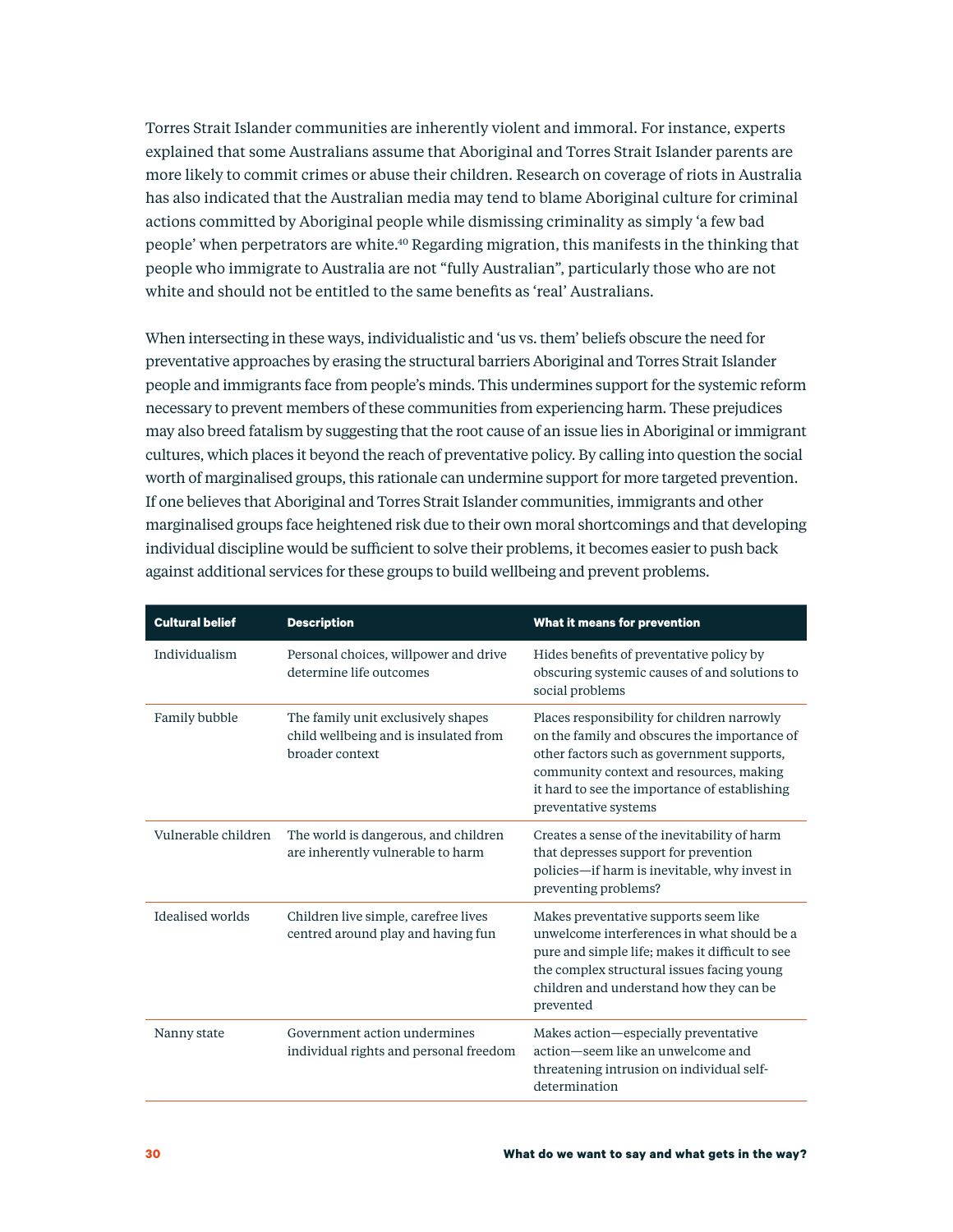| Dysfunctional<br>government  | Government and politicians are corrupt<br>and inept and do not serve the interests<br>of Australians                                                                              | Undermines support for government-led<br>preventative reform by portraying it as<br>doomed to fail                                                                                                                                  |
|------------------------------|-----------------------------------------------------------------------------------------------------------------------------------------------------------------------------------|-------------------------------------------------------------------------------------------------------------------------------------------------------------------------------------------------------------------------------------|
| Threat of modernity          | Social problems are a 'new' feature<br>of Australian society that result from<br>departing from 'how things used to be'                                                           | Hides root causes of issues by acting like<br>they are products of modernity, thus making<br>it difficult to understand how preventative<br>approaches can address risk factors; leads to<br>fatalism about preventative approaches |
| Australia's already<br>great | Australia does well at providing for<br>its people; every Australian has the<br>resources they need to succeed in life<br>and the country is a model for the rest<br>of the world | Downplays the need for preventative action<br>by making it seem like Australians already<br>have it 'pretty good'; shifts blame for issues<br>onto individuals                                                                      |
| Us vs. them<br>thinking      | There are groups in society that<br>are fundamentally different and in<br>competition for limited resources                                                                       | Undermines support for more targeted<br>prevention approaches by portraying<br>beneficiaries as morally flawed and incapable<br>of doing well in life even if given more<br>support                                                 |

#### **Case study: How psychological biases and cultural beliefs interact to shape thinking about preventing child abuse and neglect**

When people think about prevention, they bring their psychological biases and existing cultural beliefs to the table. These aspects of meaning-making shape and reinforce one another, sometimes in ways that impede support for prevention.

People rely on psychological biases to make quick judgments about themselves, others and society at large. Over time, this can obscure relevant information and lead to cultural beliefs and understandings. For instance, when humans 'discount' benefits to people based on perceived differences, those perceived differences can evolve over time into cultural beliefs that some identity groups are less important or deserving than others. Cultural beliefs can also influence the effects of psychological biases. They shape what information people have readily available to them, structure one's perception of the status quo, and determine who constitutes an 'outgroup'. These interactions create barriers to understanding and supporting preventative policy.

This section explores how cultural beliefs and psychological biases might inhibit understanding of three fundamental facets of preventative child wellbeing policies: proactivity, systemic focus and a targeted approach.

#### *Barriers to proactive thinking*

Primary prevention of child abuse requires thinking ahead about risks facing children and stopping them before they occur or escalate. Unfortunately, the Australian public's rosy and nostalgic view of the past, combined with the psychological bias to prefer the status quo, may prevent people from seeing the need for proactive alternatives to the existing child welfare system. For instance, setting up community youth programmes as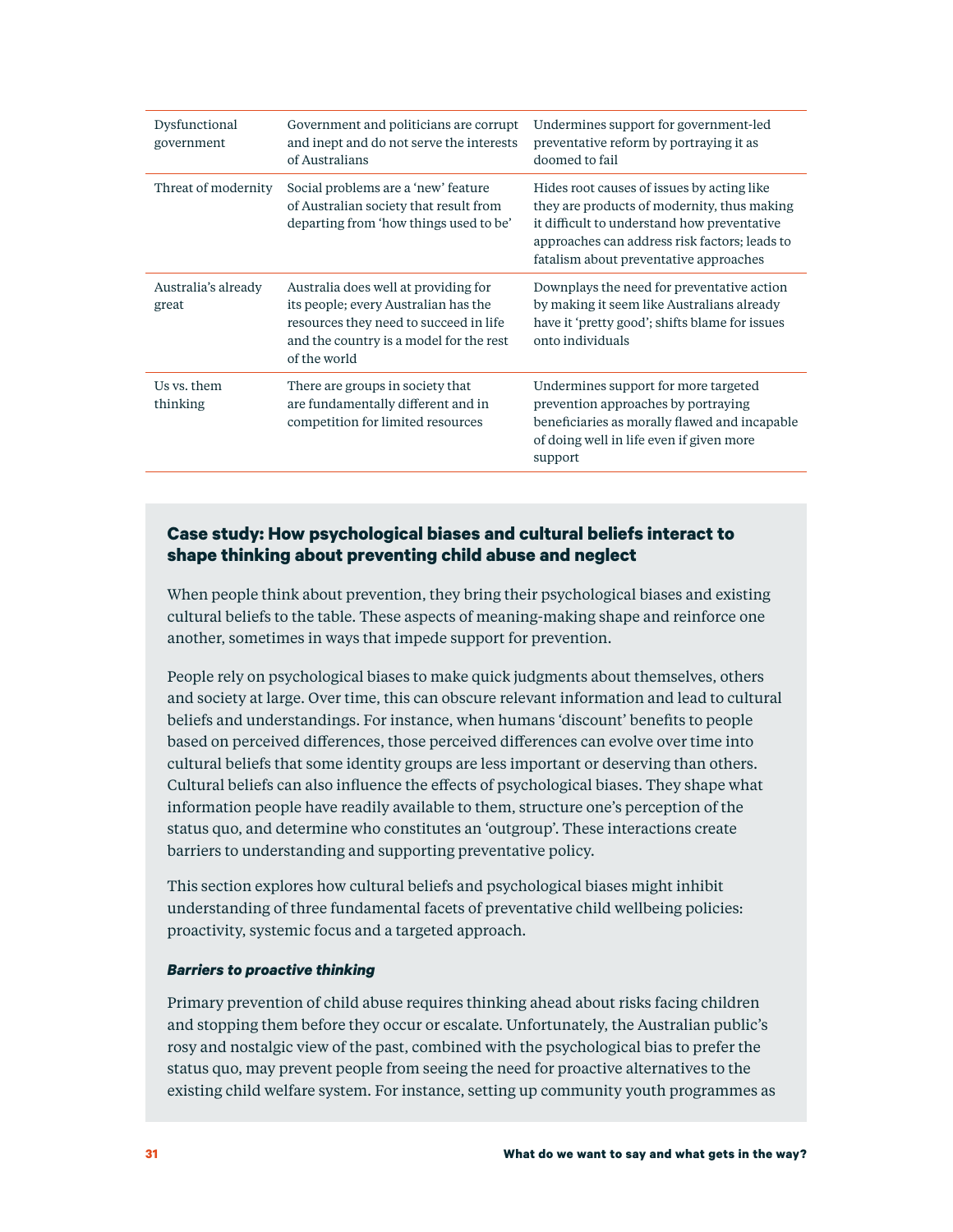an alternative to juvenile justice centres and incarcerating young people would be a clear departure from 'business as usual' in Australia. Many Australians would be hesitant to embrace such an overhaul because of a bias against the risks of taking action. These risks may be perceived as especially significant in the Australian context: to many, shifting from the status quo represents a move away from the 'better' Australian past towards an uncertain and threatening future. In this way, psychological biases about the status quo build on and reinforce beliefs about modernity being a threat to a simpler Australian past. The assumption that Australians already have it 'pretty good' further tips the scales towards preferring inaction over significant change. The interaction between status quo biases and Australian cultural beliefs presents a barrier to ensuring that the risks Australian children face are adequately addressed before they present as harm.

#### *Barriers to systemic thinking*

When people do not understand the root causes of an issue, it becomes difficult to explain the merits of primary prevention that seeks to address them. In Australia, widespread beliefs in individual and family responsibility make it hard for people to see how structural inequities and discrimination could significantly shape children's outcomes. Individualistic thinking also leads people to believe that abuse is not a systemic issue but the responsibility of individual parents or adults, which can undermine support for widescale preventative solutions.

In turn, when coverage of abuse in Australia is centred around sensational cases in which morally corrupt individuals are portrayed as wholly culpable for abuse, *salience bias* comes into play. Because people already hold the belief that abuse stems from a few individual bad apples, they are even more likely to remember these cases than others. The result is a mutually reinforcing relationship between a strong cultural belief in individualism and the psychological tendency to overestimate urgency based on how much something is talked about. This makes it harder for the public to see the many contexts in which children face maltreatment and understand how preventative policy can address the systemic factors underlying child abuse and neglect.

#### *Barriers to targeted thinking*

Efforts to prevent child abuse and neglect require both universal supports and prevention strategies that are more targeted towards groups who disproportionately experience risk and harm. However, in the Australian context, the benefits of preventative policy that supports people according to their needs (thereby supporting some people more than others) may be socially discounted based on the perceived distance between different groups. In this case, white Australians may be less inclined to support tailored initiatives aimed at supporting groups viewed so pervasively as 'other' as Aboriginal and immigrant communities.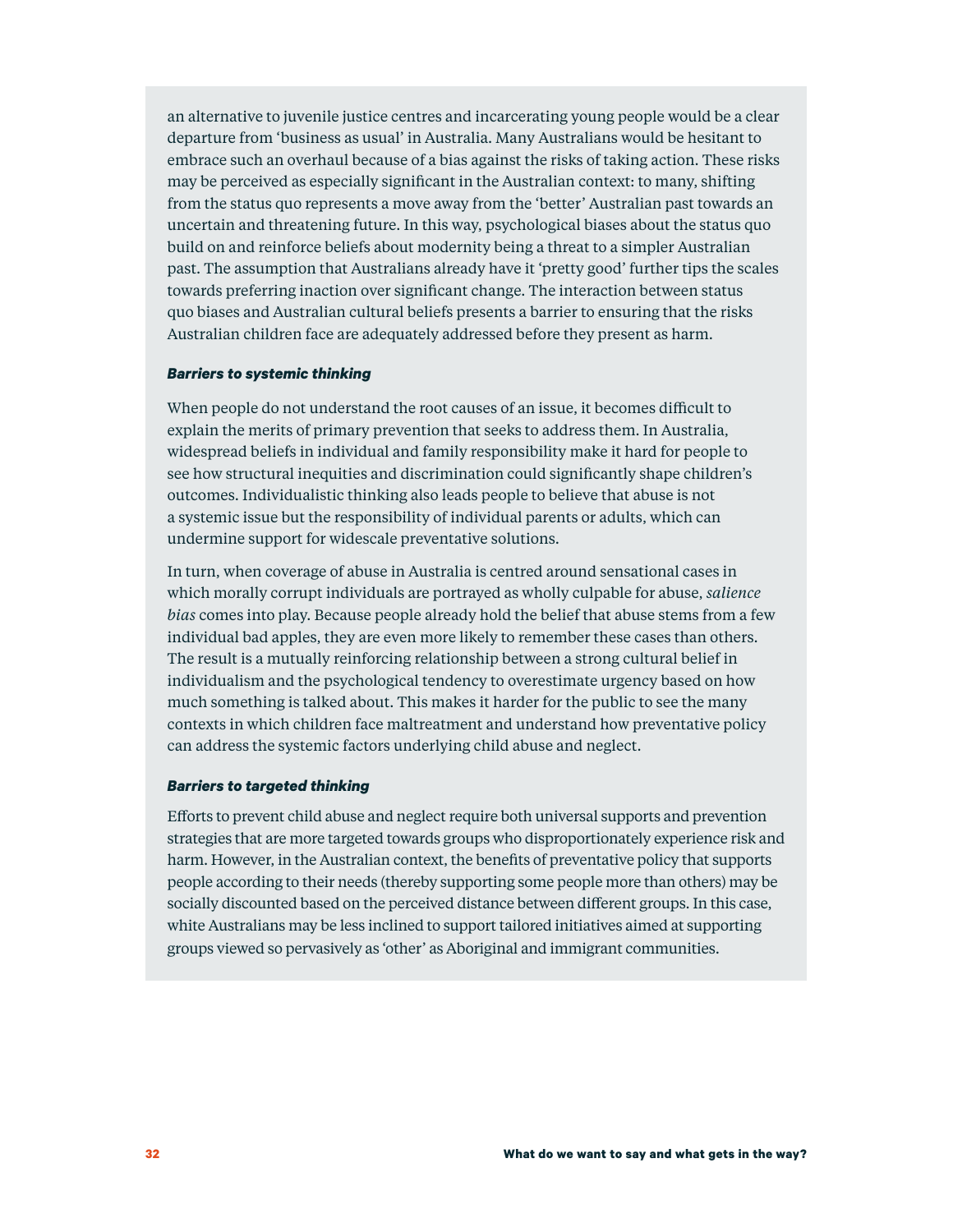## **V. Conclusion**

Prevention—particularly in its universal form— saves money, improves population wellbeing and ensures that the needs of all members of society are equitably met. By providing universal supports across a population before risk factors occur, these efforts can alleviate social problems that span multiple policy domains, from child development to education to substance use. A better understanding of prevention is needed to build support amongst the public and policymakers alike for proactive approaches that stop harm from happening rather than mitigate its effects.

Unfortunately, explaining the benefits of preventative policy is not simple or straightforward, as a series of psychological biases and cultural beliefs get in the way. This report provides evidence that common mechanisms for reasoning and decision-making shape humans' thinking about prevention and, in practice, make it hard for people to see the merits of preventative approaches. People notably struggle to accurately evaluate risk and have a tendency to think inaction is a safer bet than action. We also show how people's thinking about prevention is shaped by a wide range of public beliefs and assumptions about what individuals are or aren't responsible for, what role government should play in people's lives, what it means to be a parent, what children need to do well and what it means to be Australian.

It's important to keep in mind that the interaction of common human heuristics and assumptions and beliefs held specifically within the Australian context creates a set of unique mental shortcuts that, while helpful in making quick decisions in the short term, are ultimately counterproductive. Cultural assumptions and psychological biases interact in unique ways, with heuristics shaping some cultural beliefs and widespread cultural assumptions foregrounding certain psychological biases. Designing framing and communication interventions that address these barriers will be key in getting the Australian public on board with fundamental aspects of prevention, from the existence of certain risks to society's collective responsibility and ability to address them before they cause harm.

#### **Avenues for future research**

Further research is needed to more fully understand how the Australian public thinks about prevention and preventative policy and, importantly, how to effectively shift and expand this thinking. This report suggests a set of important questions for future stages of this project:

— How has the COVID-19 pandemic affected people's beliefs and assumptions about prevention?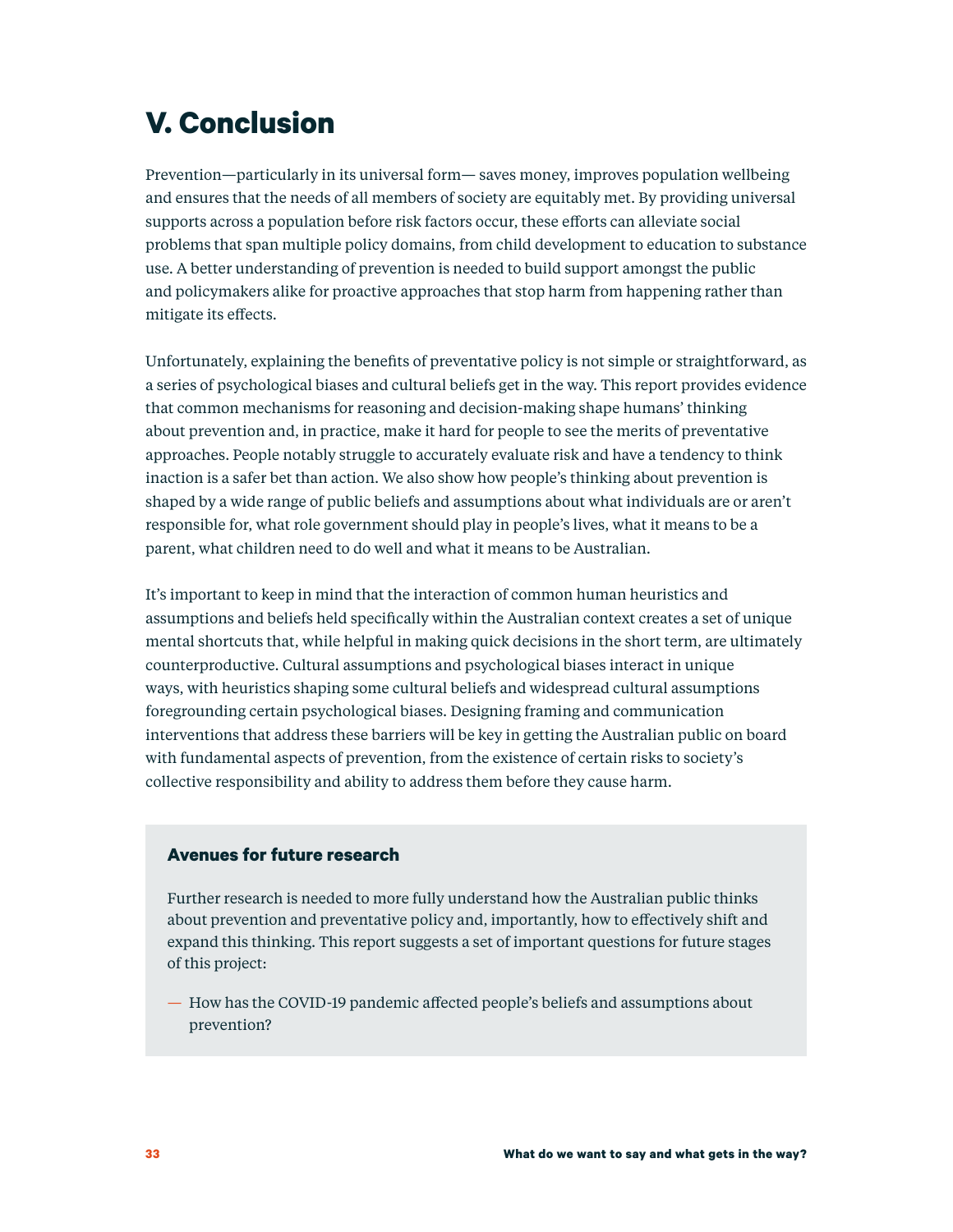- Does the Australian public bring their beliefs about government, children and families and the role of individuals in society to bear in different ways when thinking about prevention in different issue areas (environment, crime, children and families, etc.)?
- Would reframing the principle of primary prevention have spill-over effects across different issue domains, or is it necessary to shift the public's understanding of prevention in the context of individual issue areas?
- Which of the beliefs and assumptions identified in this paper are most widely shared across different groups in the Australian public, such that shifting them would give future communications strategies the highest potential for impact?
- Are there beliefs and assumptions that can be *leveraged* to increase public support for a stronger focus on prevention in policy across issue areas?
- Would providing people with successful examples of preventative policies increase the salience of primary prevention and/or support for primary prevention policies?
- Is the public more likely to support work that is framed as 'preventing problems' rather than 'building wellbeing'? Likewise, is talking about 'rights' rather than 'prevention' a more effective way of building buy-in and demand for resources required to fully support wellbeing and prevent problems?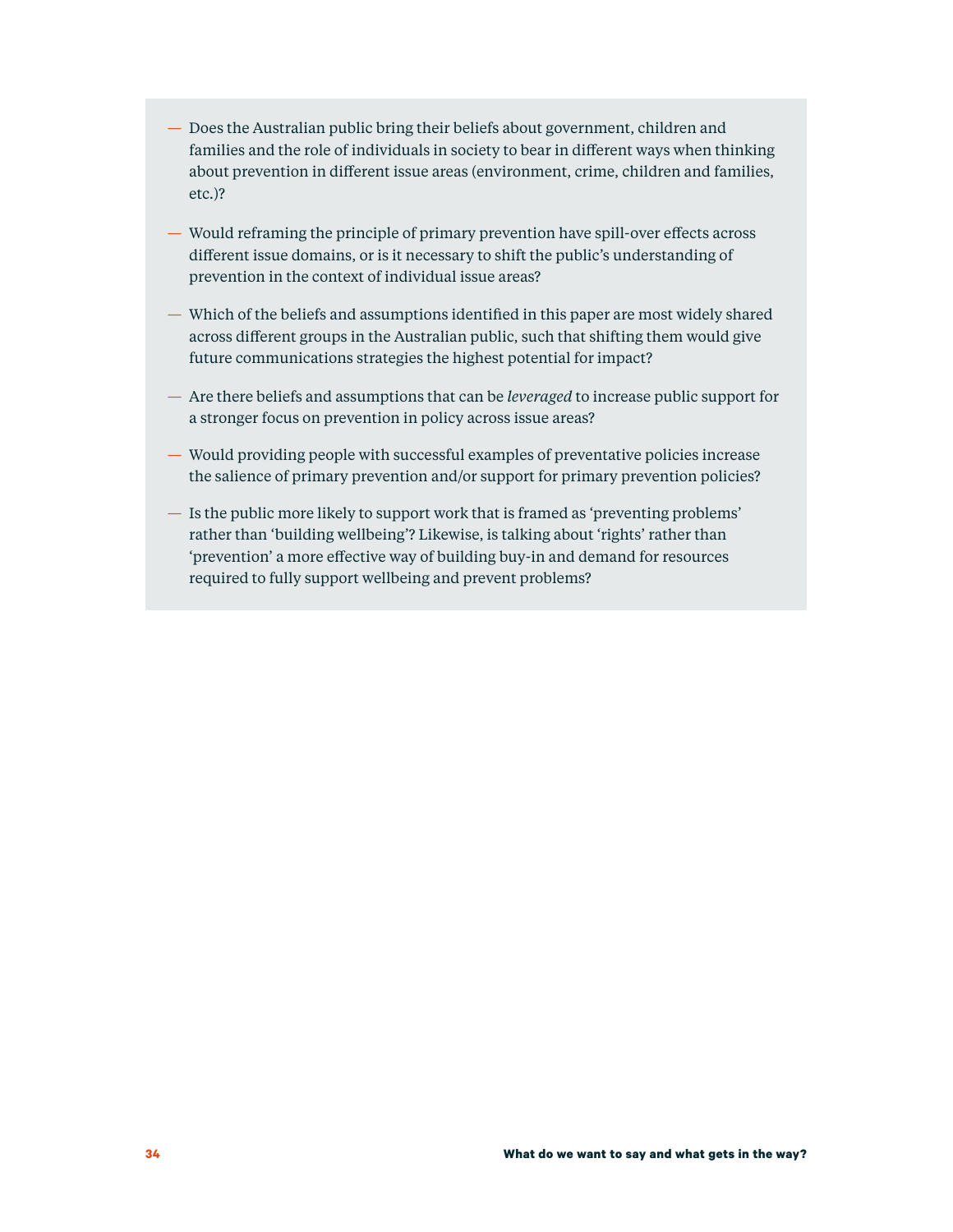## **Endnotes**

- 1. Glaser, B., & Strauss, A. (1967). The Discovery of Grounded Theory: Strategies for Qualitative Research (Observations). Chicago, IL: Aldine Publishing Company; Strauss, A., & Corbin, J. (1990). *Basics of Qualitative Research: Grounded Theory Procedures and Techniques.* Newbury Park, CA: Sage Publications.
- 2. Heckman, J., & Masterov, D. (2007). The Productivity Argument for Investing in Young Children. *Review of Agricultural Economics*, 29(3), 446–493.
- 3. Masters, R., Anwar, E., Collins, B., Cookson, R., & Capewell, S. (2017). Return on Investment of Public Health Interventions: A Systematic Review. *Journal of Epidemiology and Community Health,* 71(8), 827–834.
- 4. "Social Services Legislation Amendment (Strengthening Income Support)". Australian Council of Social Services.5 March 2020. Accessed 8/20/2021 from https:[//www.acoss.org.au/wp-content/uploads/2021/03/](http:////www.acoss.org.au/wp-content/uploads/2021/03/Strengthening-Income-Support-Bill-2021.pdf?__cf_chl_jschl_tk__=pmd_cwTCRgOEhQP713ibxmsjVmA0.60wRZOKcL9o5DFSfG0-1630327507-0-gqNtZGzNAmWjcnBszQd9.) [Strengthening-Income-Support-Bill-2021.pdf?\\_\\_cf\\_chl\\_jschl\\_tk\\_\\_=pmd\\_cw](http:////www.acoss.org.au/wp-content/uploads/2021/03/Strengthening-Income-Support-Bill-2021.pdf?__cf_chl_jschl_tk__=pmd_cwTCRgOEhQP713ibxmsjVmA0.60wRZOKcL9o5DFSfG0-1630327507-0-gqNtZGzNAmWjcnBszQd9.) [TCRgOEhQP713ibxmsjVmA0.60wRZOKcL9o5DFSfG0-1630327507-0](http:////www.acoss.org.au/wp-content/uploads/2021/03/Strengthening-Income-Support-Bill-2021.pdf?__cf_chl_jschl_tk__=pmd_cwTCRgOEhQP713ibxmsjVmA0.60wRZOKcL9o5DFSfG0-1630327507-0-gqNtZGzNAmWjcnBszQd9.) [gqNtZGzNAmWjcnBszQd9.](http:////www.acoss.org.au/wp-content/uploads/2021/03/Strengthening-Income-Support-Bill-2021.pdf?__cf_chl_jschl_tk__=pmd_cwTCRgOEhQP713ibxmsjVmA0.60wRZOKcL9o5DFSfG0-1630327507-0-gqNtZGzNAmWjcnBszQd9.)
- 5. These mental shortcuts are known as heuristics; use of heuristics over time can create patterns of quick judgment that evolve into psychological biases.
- 6. Bickel, W. K., & Marsch, L. A. (2001). Toward a Behavioral Economic Understanding of Drug dependence: Delay Discounting Processes. *Addiction, 96*(1), 73–86. [https://doi.org/10.1046/J.1360-0443.2001.961736.X](https://doi.org/10.1046/J.1360-0443.2001.961736.X )
- 7. In behavioural economics, persistent patterns of 'irrational' thinking and behaviour are known as 'economic anomalies'. See notably Kahneman, D., Knetsch, J. L., & Thaler, R. H. (1991). Anomalies: The Endowment Effect, Loss Aversion, and Status Quo Bias. *Journal of Economic perspectives 5*(1), 193–206. <https://pubs.aeaweb.org/doi/pdfplus/10.1257/jep.5.1.193>
- 8. Slovic, P., Finucane, M. L., Peters, E., & MacGregor, D. G. (2007). The Affect Heuristic. *European Journal of Operational Research, 177*(3), 1333–1352.
- 9. Folkes, V. S. (1988). The Availability Heuristic and Perceived Risk. *Journal of Consumer Research, 15*(1), 13–23.
- 10. Drabek, T. E. (2012). *Human System Responses to Disaster: An Inventory of Sociological Findings.* New York: Springer Science & Business Media.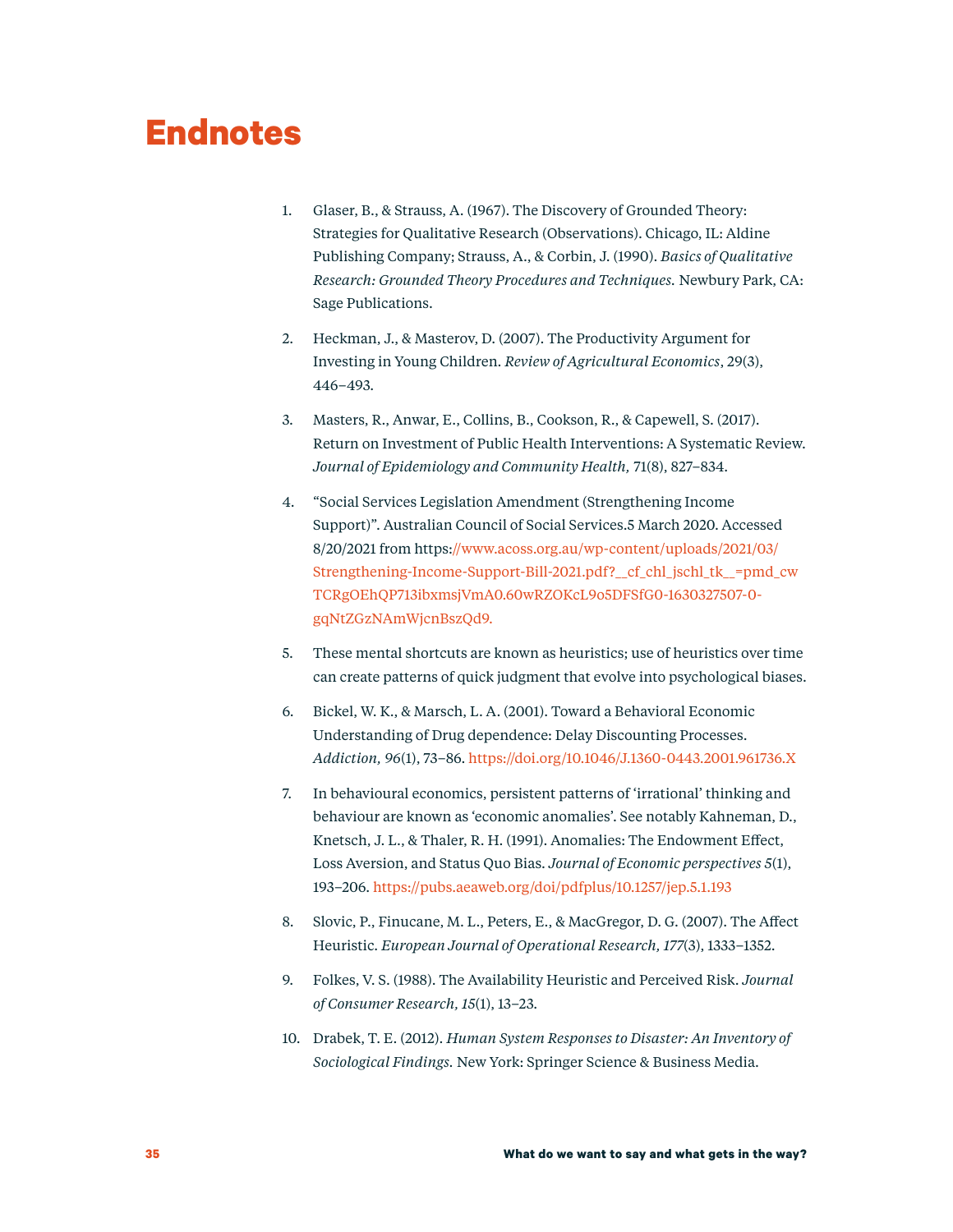- 11. Lichtenstein, S., Slovic, P., Fischhoff, B., Layman, M., & Combs, B. (1978). Judged Frequency of Lethal Events. *Journal of Experimental Psychology: Human Learning and Memory, 4*(6), 551.
- 12. Frost, R., & McNaughton, N. (2017). The Neural Basis of Delay Discounting: A Review and Preliminary Model. *Neuroscience & Biobehavioral Reviews, 79,* 48–65.
- 13. Doyle, J. R. (2012). Survey of Time Preference, Delay Discounting Models. *Delay Discounting Models* (April 20, 2012).
- 14. Hirsh, J. L., Costello, M. S., & Fuqua, R. W. (2015). Analysis of Delay Discounting as a Psychological Measure of Sustainable Behavior. *Behavior and Social Issues, 24*(1), 187–202.
- 15. Samuelson, W., & Zeckhauser, R. (1988). Status Quo Bias in Decision *Making. Journal of Risk and Uncertainty, 1*(1), 7–59.
- 16. Kahneman, D., & Tversky, A. (1984). Choices, Values and Frames. *American Psychologist, 39,* 341–350. [https://doi.org/10.1037/0003-066X.39.4.341](https://doi.org/10.1037/0003-066X.39.4.341 )
- 17. Kahneman, D., & Tversky, A. (1992). Advances in Prospect Theory: Cumulative Representation of Uncertainty. *Journal of Risk and Uncertainty, 5(*4), 297–323.
- 18. Kahneman, D., & Tversky, A. (1984). Choices, Values, and Frames. *American Psychologist, 39*(4), 341–350. [https://doi.org/10.1037/0003-066X.39.4.341](https://doi.org/10.1037/0003-066X.39.4.341 )
- 19. Arkes, H. R., & Blumer, C. (1985). The Psychology of Sunk Cost. *Organizational Behavior and Human Decision Processes, 35*(1), 124–140.
- 20. Arkes, H. R., Kung, Y. H., & Hutzel, L. (2002). Regret, Valuation, and Inaction Inertia. *Organizational Behavior and Human Decision Processes, 87*(2), 371–385.
- 21. Tykocinski, O. E., Pittman, T. S., & Tuttle, E. E. (1995). Inaction Inertia: Foregoing Future Benefits as a Result of an Initial Failure to Act. *Journal of Personality and Social Psychology, 68(*5), 793.
- 22. Jones, B., & Rachlin, H. (2006). Social Discounting. *Psychological Science, 17*(4), 283–286.
- 23. Jones, B., & Rachlin, H. (2006). Social Discounting. *Psychological science, 17*(4), 283–286.
- 24. Yamakawa, Y., Kanai, R., Matsumura, M., & Naito, E. (2009). Social Distance Evaluation in Human Parietal Cortex. *PLoS ONE, 4*(2), e4360.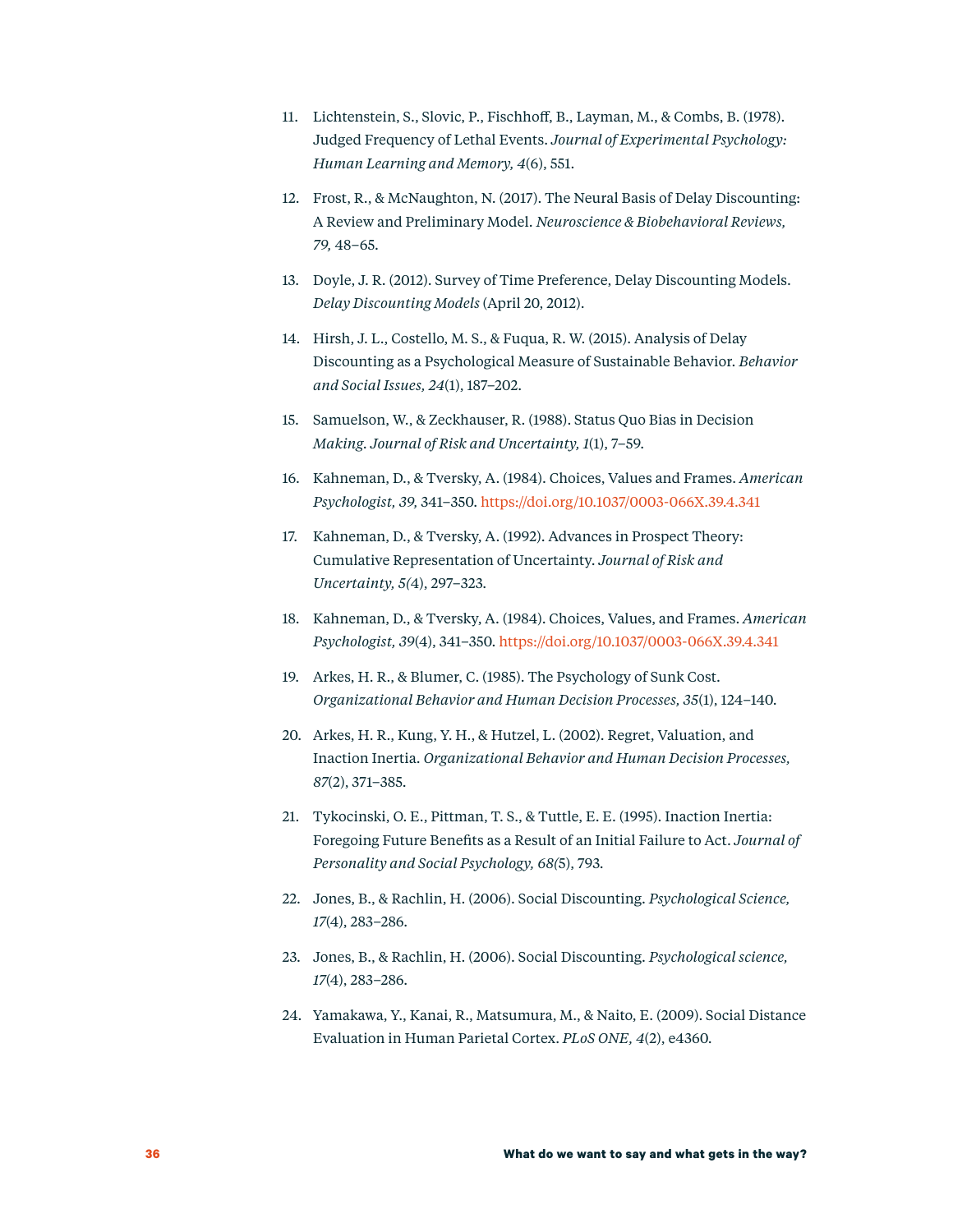- 25. Smith, J. A., McPherson, M., & Smith-Lovin, L. (2014). Social Distance in the United States: Sex, Race, Religion, Age, and Education Homophily Among Confidants, 1985 to 2004. *American Sociological Review, 79(*3), 432–456; Triandis, H. C., & Triandis, L. M. (1960). Race, Social Class, Religion, and Nationality as Determinants of Social Distance. *The Journal of Abnormal and Social Psychology, 61*(1), 110.
- 26. Farhi, E., & Werning, I. (2007). Inequality and Social Discounting. *Journal of Political Economy, 115*(3), 365–402.
- 27. Darley, J. M., & Latané, B. (1968). Bystander Intervention in Emergencies: Diffusion of Responsibility. *Journal of Personality and Social Psychology, 8,* 377–383. DOI: 10.1037/h0025589.
- 28. York Cornwell, E., & Currit, A. (2016). Racial and Social Disparities in Bystander Support During Medical Emergencies on US streets. *American Journal of Public Health, 106*(6), 1049–1051.
- 29. See notably Hofstede, G. (1991). *Cultures and Organizations: Software of the Mind.* London: McGraw-Hill International.
- 30. For past FrameWorks research on individualistic thinking, see for instance Baran, M., Kendall-Taylor, N., Morgan, P., Haydon, A., & Volmert, A. (2016). "A House, a Tent, a Box": Mapping the gaps between expert and public understandings of healthy housing. *A FrameWorks Research Report.*  Washington, DC: FrameWorks Institute; Volmert, A., Gerstein Pineau, M., & Kendall-Taylor, N. (2016). Talking about poverty: How experts and the public understand poverty in the United Kingdom. *A FrameWorks Research Report.* Washington, DC: FrameWorks Institute.
- 31. See for instance L'Hôte, E., Hendricks, R., Volmert, A., & Kendall-Taylor, N. (2019). Cultivating nature: Mapping the gaps between expert and public understandings of early development in Australia. *A FrameWorks Research Report.* Washington, DC: FrameWorks Institute.
- 32. L'Hôte, E., Hendricks, R., Volmert, A., & Kendall-Taylor, N. (2019). Cultivating nature: Mapping the gaps between expert and public understandings of early development in Australia. *A FrameWorks Research Report.* Washington, DC: FrameWorks Institute.
- 33. MacKay, S. (2011). Legislative Solutions to Unhealthy Eating and Obesity in Australia. *Public health, 125*(12), 896–904.
- 34. Hoek, J. (2015). Informed Choice and the Nanny State: Learning from the Tobacco Industry. *Public Health, 129*(8), 1038–1045.
- 35. Transparency International Australia (2020)*. Australia.* Transparency.org. [www.transparency.org/en/countries/australia](http://www.transparency.org/en/countries/australia).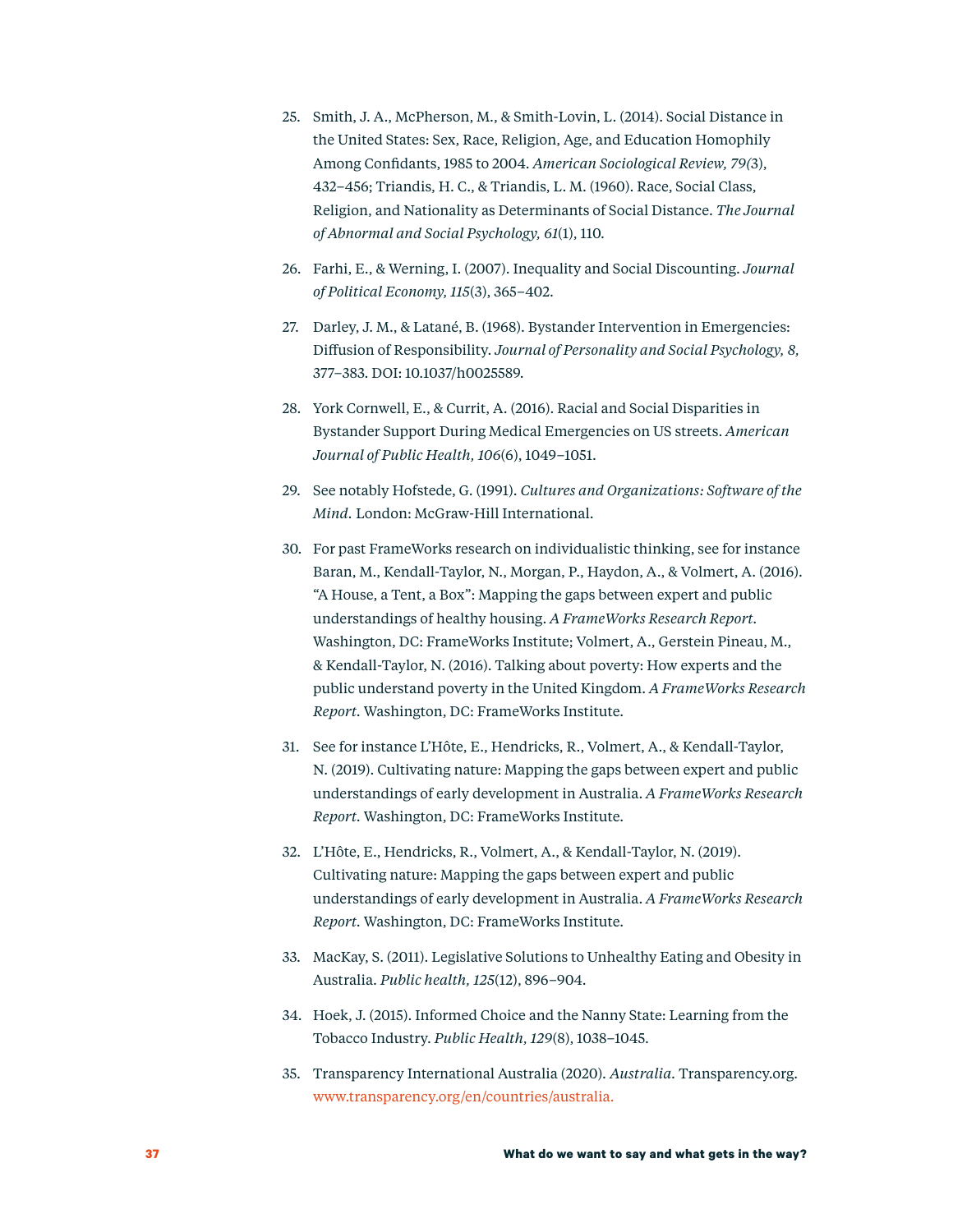- 36. Evans, M., Valgarðsson, V., Jennings, W., & Stoker, G. (2020). *Political Trust and Democracy in Times of Coronavirus: Is Australia Still the Lucky Country?* Trust.gov/University of Southampton; Wilson, S., Pallant, J., Bednall, T., & Gray, S. (2020, July). *Public Perceptions of Leadership for the Greater Good During the First Wave of the COVID-19 Pandemic.* Melbourne: Australian Leadership Index, Swinburne University of Technology.
- 37. Volmert, A., Kendall-Taylor, N., Cosh, I., & Lindland, E. (2016). Cuing context: Mapping the gaps between expert and public understandings of effective parenting in Australia. *A FrameWorks Research Report.*  Washington, DC: FrameWorks Institute.
- 38. Past FrameWorks research identifies us vs. them thinking as a commonly held manner of thinking that poses a consistent threat to various forms of social change, and which can reduce public support for preventative policies. See Baran, M., Kendall-Taylor, N., Lindland, E., O'Neil, M., & Haydon, A. (2014). Getting to "We": Mapping the gaps between expert and public understandings of immigration and immigration reform. *A FrameWorks Research Report.* Washington, DC: FrameWorks Institute; L'Hôte, E., Hendricks, R., Volmert, A., & Kendall-Taylor, N. (2019). Cultivating nature: Mapping the gaps between expert and public understandings of early development in Australia. *A FrameWorks Research Report.* Washington, DC: FrameWorks Institute.
- 39. Pedersen, A., Dudgeon, P., Watt, S., & Griffiths, B. (2011). Attitudes Toward Indigenous Australians: The Issue of "Special Treatment". *Australian Psychologist, 41*(2), 85–94.
- 40. Simmons, K., & LeCouteur, A. (2008). Modern Racism in the Media: Constructions of 'the Possibility of Change' in Accounts of Two Australian 'Riots'. *Discourse & Society, 19*(5), 667–687.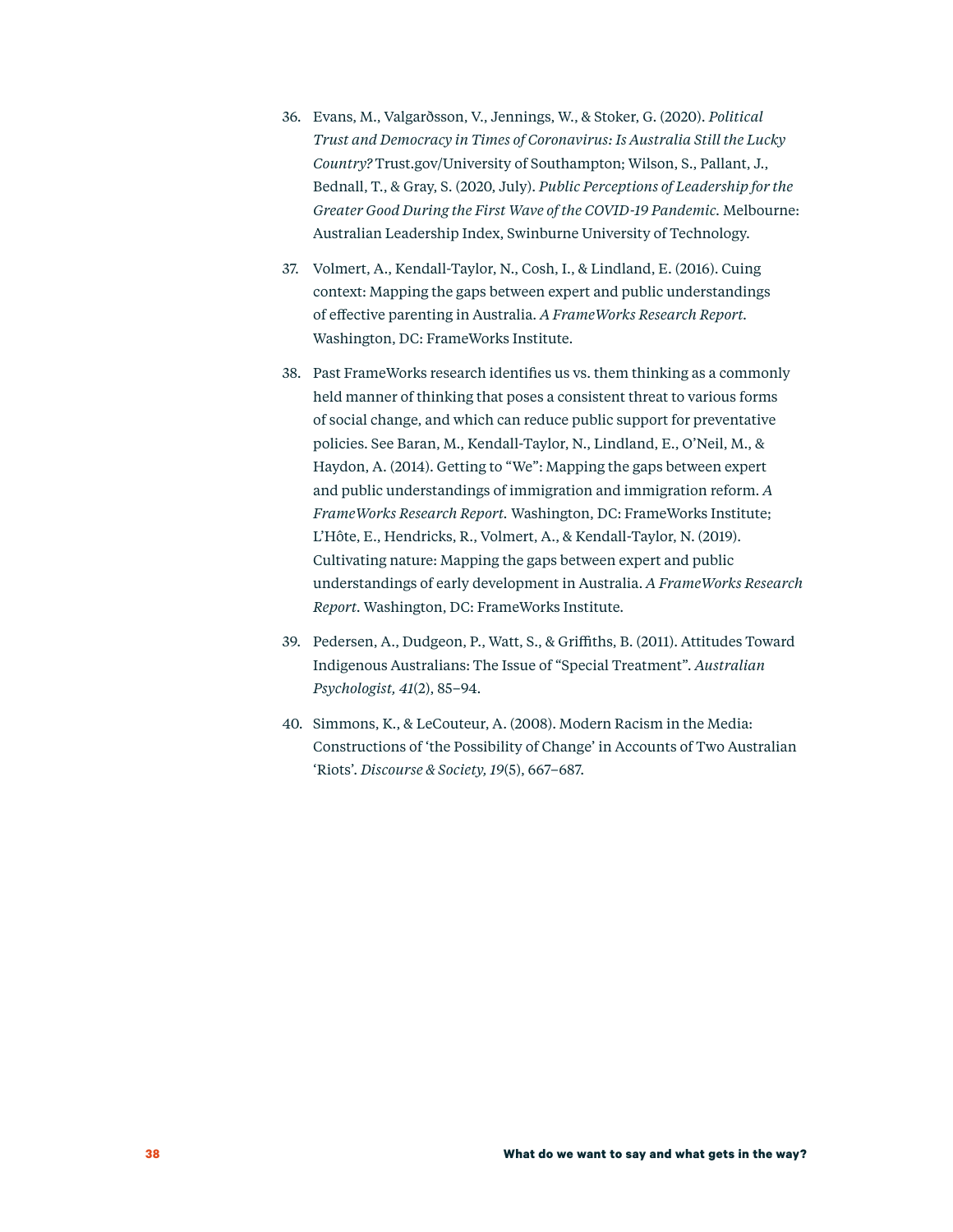### **About FrameWorks**

The FrameWorks Institute is a nonprofit think tank that advances the mission-driven sector's capacity to frame the public discourse about social and scientific issues. The organisation's signature approach, Strategic Frame Analysis®, offers empirical guidance on what to say, how to say it, and what to leave unsaid. FrameWorks designs, conducts and publishes multi-method, multidisciplinary framing research to prepare experts and advocates to expand their constituencies, to build public will and to further public understanding. To make sure this research drives social change, FrameWorks supports partners in reframing, through strategic consultation, campaign design, FrameChecks®, toolkits, online courses, and in-depth learning engagements known as FrameLabs. In 2015, FrameWorks was named one of nine organisations worldwide to receive the MacArthur Award for Creative and Effective Institutions.

Learn more at www.frameworksinstitute.org